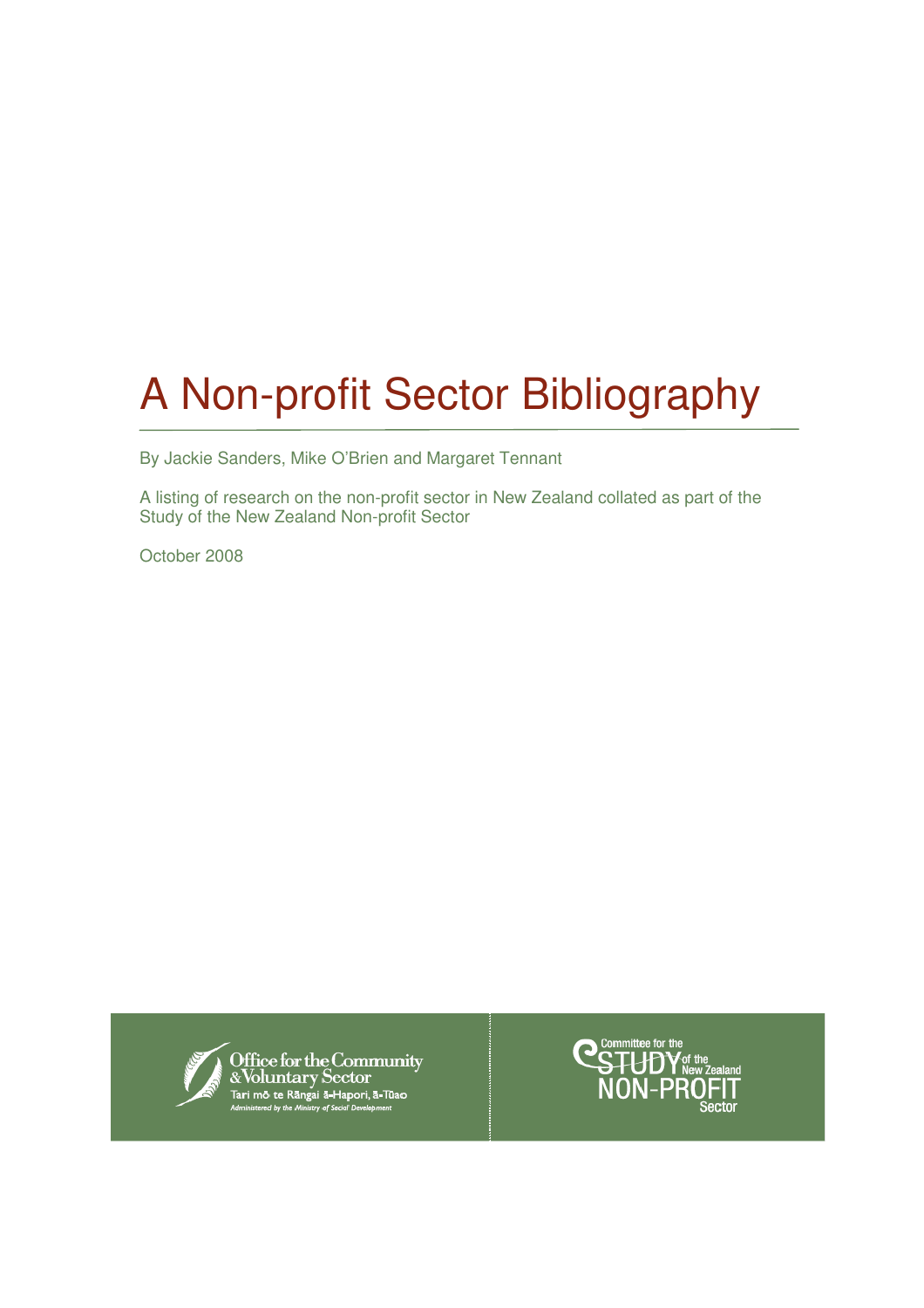## **Introduction**

This bibliography was commissioned by the Office for the Community and Voluntary Sector and the Committee for the Study of the New Zealand Non-profit Sector.

Compiled by Jackie Sanders, Mike O'Brien and Margaret Tennant of Massey University, the bibliography provides a listing of key articles, working papers and books on the New Zealand non-profit sector.

These resources were identified while undertaking the qualitative research published in Defining the Non-Profit Sector: New Zealand (2006) and The New Zealand Non-profit Sector in Comparative Perspective (2008).

The research is part of an international study by Johns Hopkins University, Baltimore, of the non-profit sector in over 40 countries.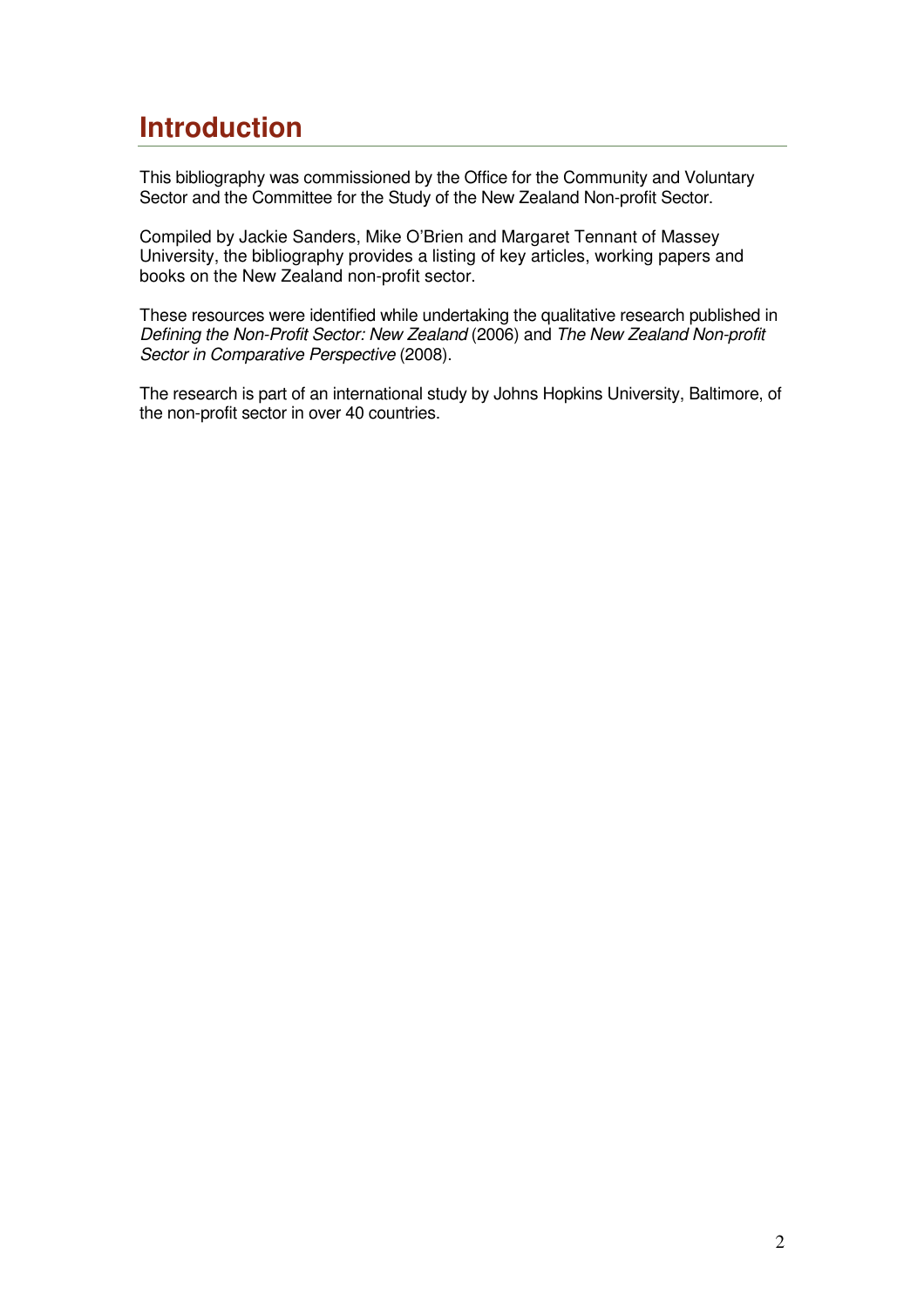**A** 

Anderson, B., and L. Dovey (2003) Whither Accountability? Working Paper 18. Wellington, New Zealand: State Services Commission.

ANGOA (2001) Aotearoa/New Zealand Civil Society: A Framework for Government-Civil Society Dialogue: A Preliminary Report on the Civicus Index on Civil Society Project in New Zealand. Civicus Index on Civil Society Occasional Paper Series 1 (5), Wellington, New Zealand: ANGOA and New Zealand Social and Civic Policy Institute.

ANGOA (2005) Notes on the Election Year Forum. 1 July (Community Sector Roundtable Report). Wellington, New Zealand: ANGOA Community Sector Roundtable.

ANGOA (2005) Notes on the Election Year Forum. 1 September (Community Sector Roundtable Report). Wellington, New Zealand: ANGOA Community Sector Roundtable.

Arnold, R. (1981) The Farthest Promised Land, English Villagers, New Zealand Immigrants of the 1870s. Wellington, New Zealand: Victoria University Press and Price Milburn.

Arnold, R. (1994) New Zealand's Burning. The Settlers' World in the Mid 1880s. Wellington, New Zealand: Victoria University Press.

Aroturuki me te Arotakenga (2000) Maori Provider Views of Government Funding: Key Issues from the Literature and Interviews. Wellington, New Zealand: Aroturuki me te Arotakenga, Monitoring and Evaluation Branch, Te Puni Kōkiri.

Atkinson, N. (2003) Adventures in Democracy. A History of the Vote in New Zealand. Dunedin, New Zealand: University of Otago Press.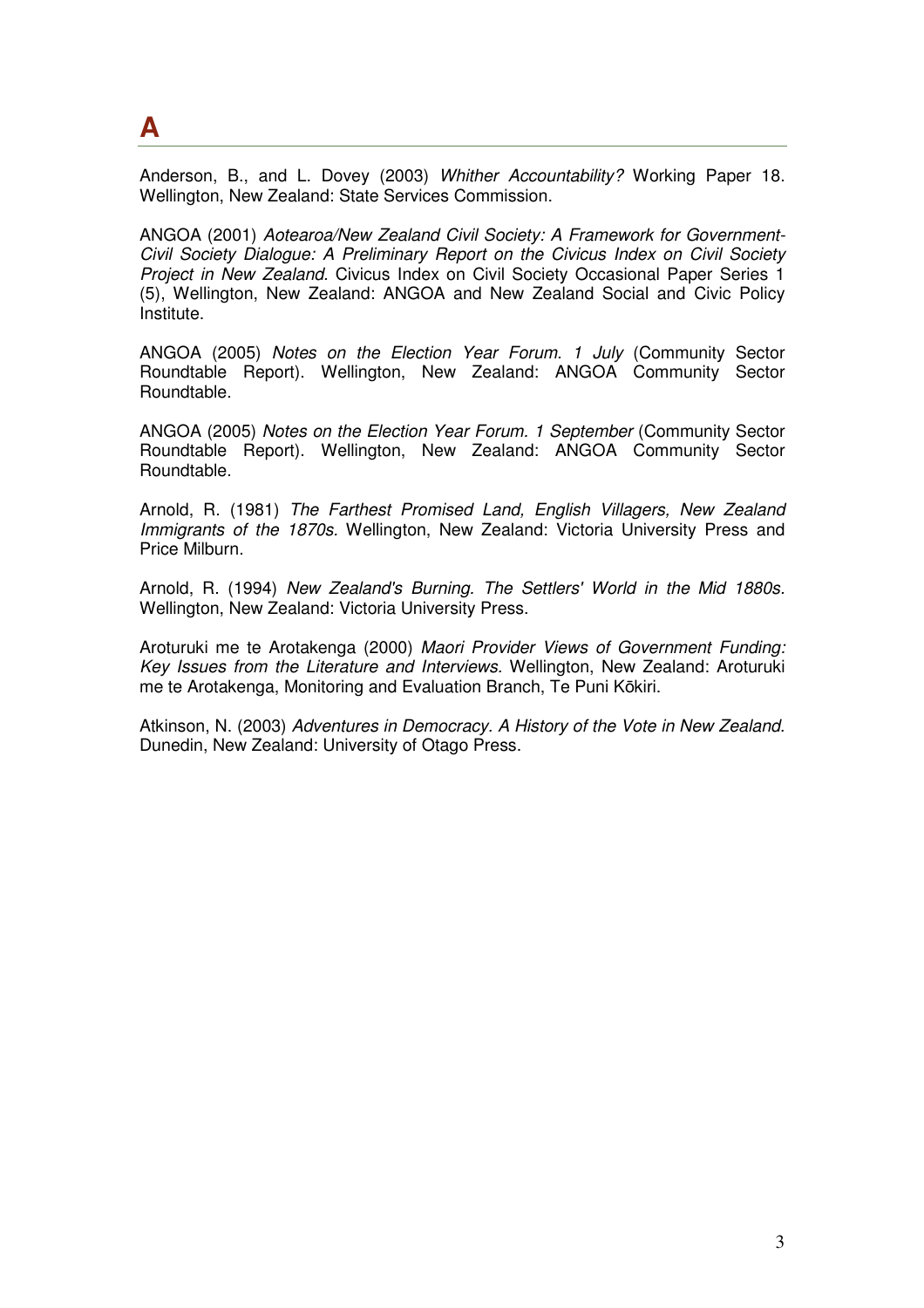#### **B**

Ballara, A. (1998) Iwi. The Dynamics of Maori Tribal Organisation from c.1769 to c.1945. Wellington, New Zealand: Victoria University Press.

Barlow, C. (1991) Tikanga Whakaaro: Key Concepts in Maori Culture. Auckland, New Zealand: Oxford University Press.

Barrett, M. (2001) A Stakeholder Approach to Responsiveness and Accountability in Nonprofit Organisations. Social Policy Journal of New Zealand, 17, 36–51.

Baxter, C. (2002) Community/Government Relationships: Issues in Establishing Formal Linkages Between Central Government and the Community Sector. Paper presented at the Strengthening Communities Through Local Partnerships Symposium. 12 April, Auckland, New Zealand.

Belgrave, M. (2000) The Mater: A History of Auckland's Mercy Hospital 1900–2000. Palmerston North, New Zealand: Dunmore Press.

Belgrave, M. (2004) Needs and the State. Evolving Social Policy in New Zealand. In B. Dalley and M. Tennant (Eds.), Past Judgement: Social Policy in New Zealand History (pp. 23–38). Dunedin, New Zealand: Otago University Press.

Belich, J. (1996) Making Peoples: A History of the New Zealanders from Polynesian Settlement to the End of the Nineteenth Century. Auckland, New Zealand: Allen Lane and Penguin.

Belich, J. (2001) Paradise Reforged: A History of the New Zealanders from the 1880s to the Year 2000. Auckland, New Zealand: Allen Lane and Penguin.

Blackwood, L., G. Feinberg-Danieli and G. Lafferty (2005) Unions and Union Membership in New Zealand: Annual Review for 2004. Wellington, New Zealand: Industrial Relations Centre, Victoria University of Wellington. www.victoria.ac.nz/ VMS/documents/IRC%20Documents/Unions%20and%20Union%20Membership%20 2004.pdf [retrieved August 2005].

Bolger, J. (1998) A View from the Top: My Seven Years as Prime Minister. Auckland, New Zealand: Viking Press.

Bone, A. (2002, August 10) To Make Good Men Better. Listener, 26–29.

Boyle, V. (2004) Golden Service! A History of 50 Years of Lions in New Zealand and the South Pacific. Wellington, New Zealand: Lions International.

Brazier, S., and D. Hunn (2003) Contracts with Non-Government Organisations – Compliance with Public Service Standards. Wellington, New Zealand: Ministry of Health.

Breward, I. (2001) A History of the Churches in Australasia. Oxford, UK: Oxford University Press.

Brockett, A. (1987) Lodge Te Marama No.186. A Short History 1911–1986. Ngaruawahia, New Zealand: [n.p.].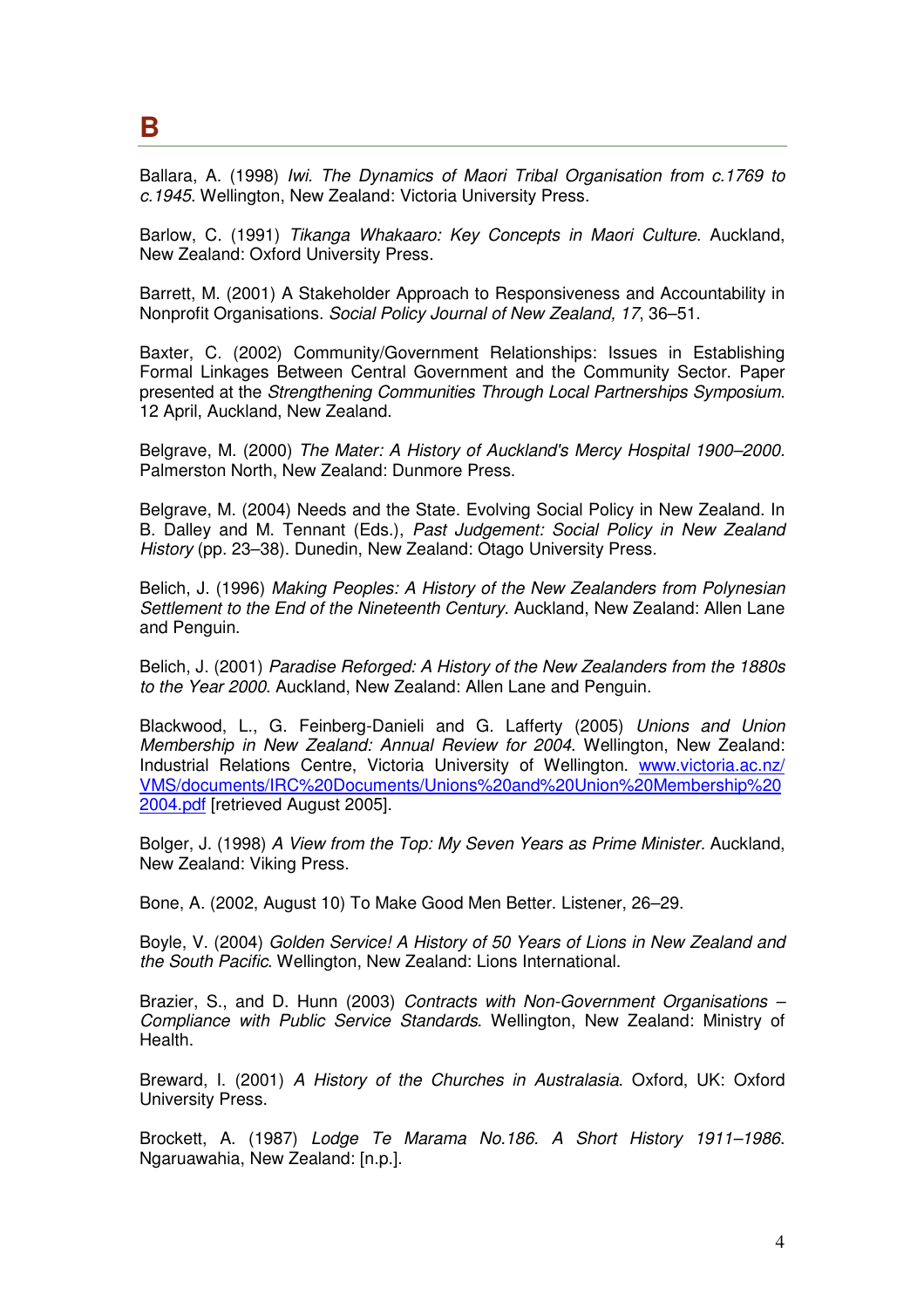Bryder, L. (2003) A Voice for Mothers. The Plunket Society and Infant Welfare 1907– 2000. Auckland, New Zealand: Auckland University Press.

Buchanan, R., and C. Pilgrim (2004) Transparency and Accountability in Government Decision-Making: Devolved Service Delivery. Paper presented at the Conferenz 6th Annual Public Law Forum, 23–24 March, Wellington, New Zealand.

Burke, K. (2004) Engaging with Communities over Outcomes: A Review of Innovative Approaches to Meeting the LGA 2002 Challenge of Identifying Community Outcomes. Wellington, New Zealand: Local Government New Zealand.

Butterworth, G., and S. Butterworth (2007) Jaycees: Developers of People, Builders of Communities. Wellington, New Zealand: Ngaio Press.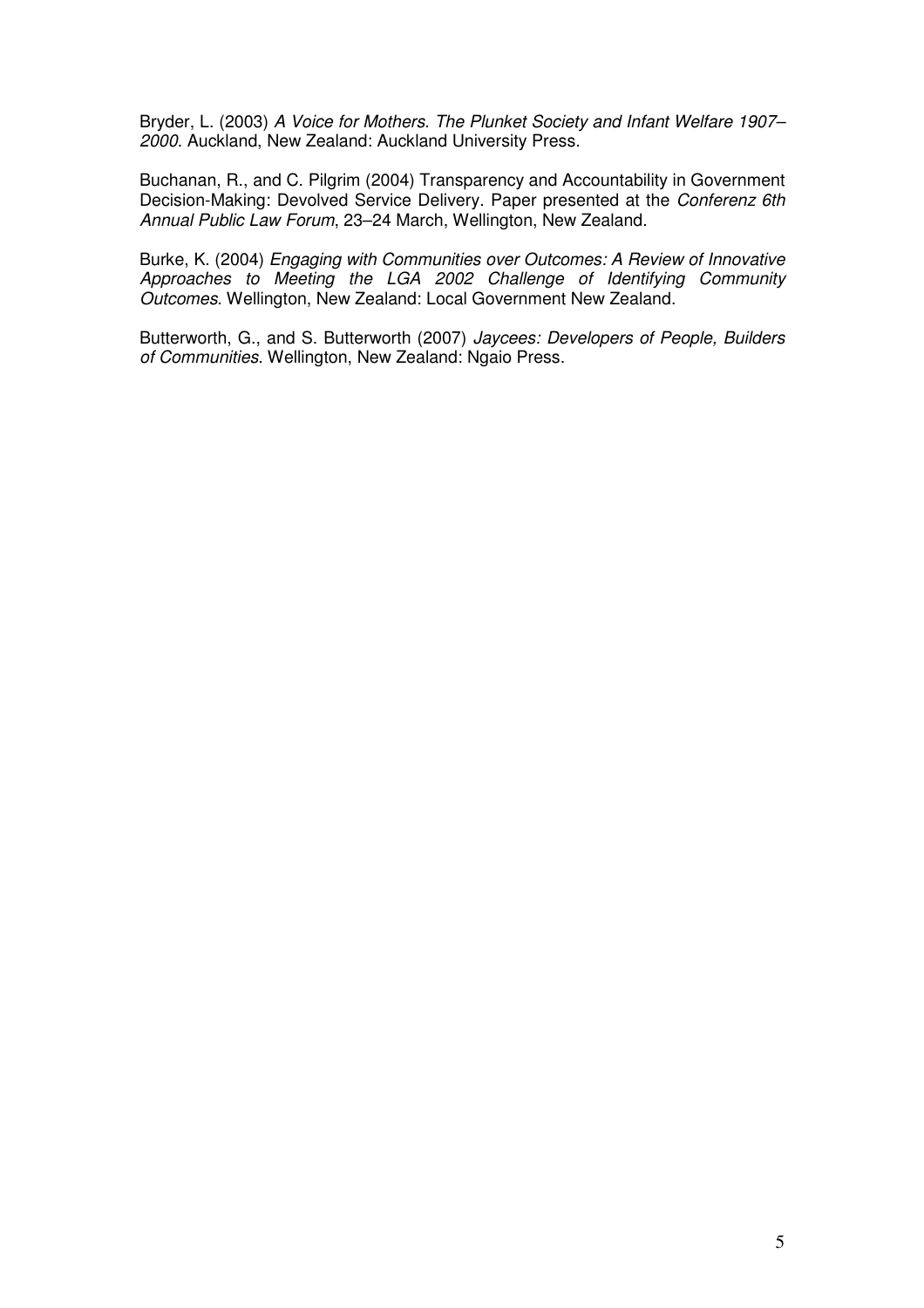## **C**

Cahill, T. (1977) Church Social Services: A Report of an Inquiry into Child Care Services October 1977. Wellington, New Zealand: Department of Social Welfare and New Zealand Council of Christian Social Services.

Carlyon, J. (2001) New Zealand Friendly Societies, 1842–1941. Unpublished Doctoral Dissertation, University of Auckland, Auckland.

Castles, F. (1985) The Working Class and Welfare. Reflections on the Political Development of the Welfare State in Australia and New Zealand, 1890–1980. Wellington, New Zealand: Allen & Unwin and Port Nicholson Press.

Chapple, G. (1984) 1981: The Tour. Wellington, New Zealand: AH & AW Reed.

Charities Commission (2007) Advocacy and the Charities Act. Fact Sheet 19. Wellington, New Zealand: Charities Commission.

Cheyne, C., M. O'Brien and M. Belgrave (2005) Social Policy in Aotearoa/New Zealand: A Critical Introduction (3rd ed.). Melbourne, Australia: Oxford University Press.

Christchurch City Council (2000) Report on Compact with the Voluntary Sector. Report to Christchurch City Council. Christchurch, New Zealand: Christchurch City Council.

Christchurch City Council (n.d.) Community Policy and Policy Guidelines. Christchurch, New Zealand: Christchurch City Council.

Cody, J. (1994) The Voluntary Welfare Sector Project. Institute of Policy Studies Newsletter, 6–8.

Collins, C., and J. Downey (2000) Politics, Government and Sport. In C. Collins (Ed.), Sport in New Zealand Society (pp. 201–225). Palmerston North, New Zealand: Dunmore Press.

Collins, S. (2004) Progress on the Development of ANZSIC 2006. Paper presented to the Voorburg Group on Service Statistics, Ottawa, Canada. www4.statcan.ca/english/ voorburg/Documents/2004%20ottawa/papers/2004-038.pdf [retrieved November 2005].

Community and Voluntary Sector Working Party (2001) Communities and Government: Potential for Partnership. Wellington, New Zealand: Ministry of Social Policy.

Community Development Group (2004) Volunteering and Ethnic Communities: A Dialogue with Ethnic Communities. Wellington, New Zealand: Community Development Group.

Community Sector Taskforce (2006) A New Way of Working for the Tangata Whenua, Community and Voluntary Sector in Aotearoa/New Zealand. Version 2. Wellington, New Zealand: Community Sector Taskforce.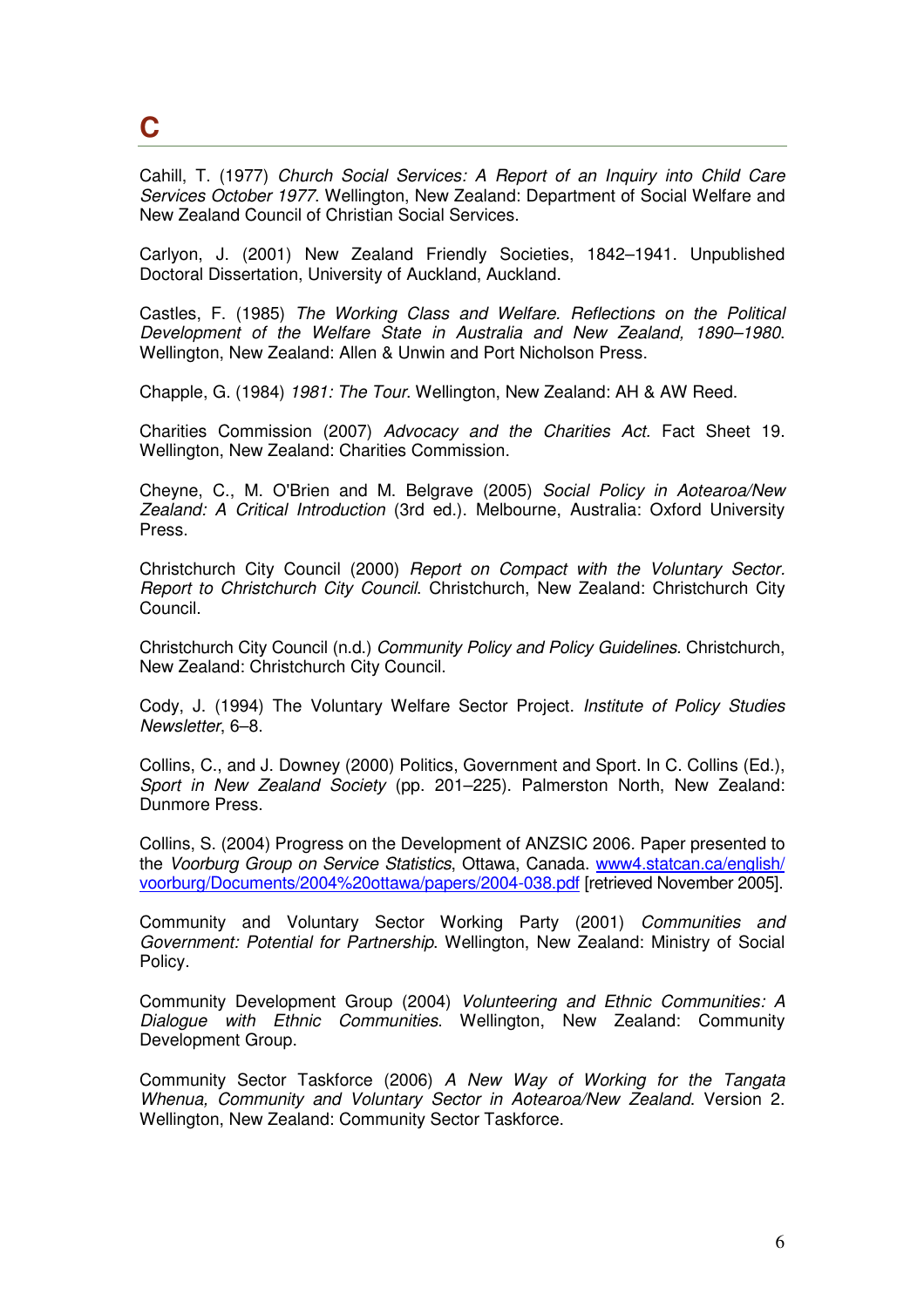Community-Government Relationship Steering Group (2002) He Waka Kotuia – Joining Together on a Shared Journey. Wellington, New Zealand: Community Policy Team, Ministry of Social Policy.

Craig, D., and M. Courtney (2004) Key Learnings and Ways Forward. The Potential of Partnership. Auckland, New Zealand: Waitakere City Council.

Crampton, P., A. Woodward and A. Dowell (2001) The Role of the Third Sector in Providing Primary Health Care – A Theoretical and Policy Analysis. Social Policy Journal of New Zealand, 17, 1–21.

Cribb, J. (2005) Accounting for Something: Voluntary Organisations, Accountability and the Implications for Government Funders. Social Policy Journal of New Zealand, 26, 43–51.

Cullen, E. (1949) Young Farmers' Clubs and Agriculture's Future. New Zealand Journal of Agriculture, June, 547.

Cullen, M., P. Horomia, P. Swain and J. Wright (2001) Taxation of Maori Organisations: A Government Discussion Document. No. 2 of the Tax Simplification Series. Wellington, New Zealand: Policy Advice Division, Inland Revenue Department.

Cullen, M., P. Swain and J. Wright (2001) Tax and Charities: A Government Discussion Document on Taxation Issues Relating to Charities and Nonprofit Bodies. Wellington, New Zealand: Policy Advice Division, Inland Revenue Department.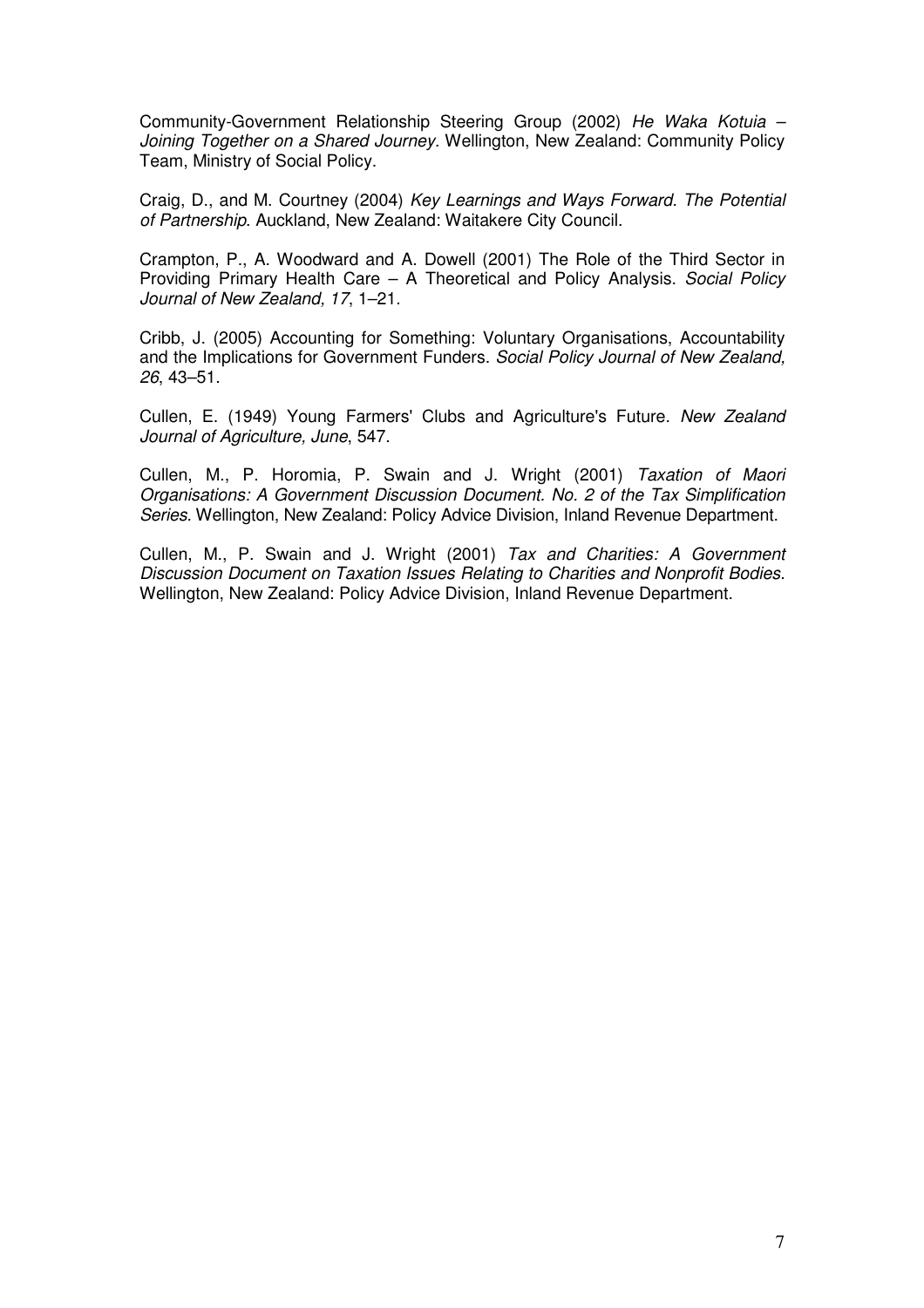#### **D**

dal Pont, G. (2000) Charity Law in Australia and New Zealand. Melbourne, Australia: Oxford University Press.

Dalley, B. (1998) Family Matters: Child Welfare in Twentieth-Century New Zealand. Auckland, New Zealand: Auckland University Press.

Dalziel, R. (1992) The Politics of Settlement. In G. Rice (Ed.), The Oxford History of New Zealand (2nd ed., pp. 87–111). Auckland, New Zealand: Oxford University Press.

Dalziel, R. (1993) Political Organisations. In A. Else (Ed.), Women Together – A History of Women's Organisations in New Zealand. Ngā Rōpū Wāhine o te Motu (pp. 55–69). Wellington, New Zealand: Historical Branch, Department of Internal Affairs and Daphne Brassell Press.

Dann, C. (2002) Losing Ground? Environmental Problems and Prospects at the Beginning of the Twenty-First Century. In E. Pawson and T. Brooking (Eds.), Environmental Histories of New Zealand (pp. 275–287). Melbourne, Australia: Oxford University Press.

Davidson, A., and P. Lineham (1987) Transplanted Christianity: Documents Illustrating Aspects of New Zealand Church History. Auckland, New Zealand: College Communications.

Davies, P., and J. Beckett (2003) Funding Arrangements for Independent Schools in New Zealand: Is The Existing Funding Provided by Government to Independent Schools 'Optimal' in an Economic Sense? Report to Independent Schools of New Zealand. Wellington, New Zealand: New Zealand Institute of Economic Research  $(Inc).$ 

Denoon, D., and P. Mein-Smith, with M. Wyndham (2000) A History of Australia, New Zealand and the Pacific. Oxford, UK: Blackwell Publishing.

Department of Conservation (2003) From Seeds to Success: Guidelines for Community Conservation Partnerships. Wellington, New Zealand: Department of Conservation.

Department of Conservation (2006) Statement of Intent: 2006. Wellington, New Zealand: Department of Conservation.

Department of Education (1929) Annual Report (Appendices to the Journals E-4). Wellington, New Zealand: House of Representatives.

Department of Health (1975) A Health Service for New Zealand. Wellington, New Zealand: Government Printer.

Department of Internal Affairs (2002) A Framework for Developing Sustainable Communities: Discussion Paper. Wellington, New Zealand: Department of Internal Affairs.

Department of Social Welfare (1996) Strategic Directions: Post Election Briefing Paper. Wellington, New Zealand: Department of Social Welfare.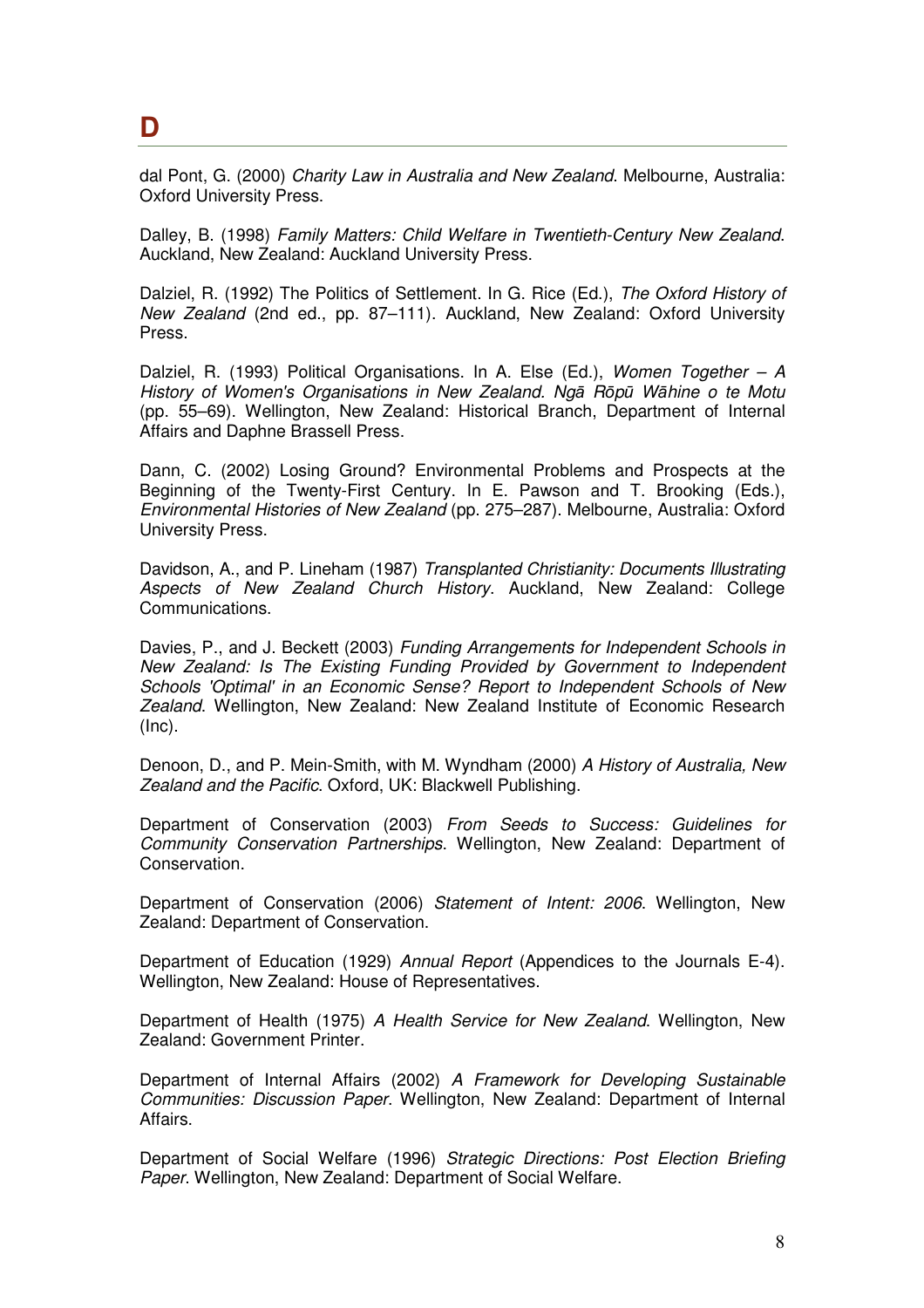Driver, S., and D. Robinson (1986) Voluntary Social Services: A Review of Funding. Planning Paper No. 28. Wellington, New Zealand: New Zealand Planning Council.

Durie, M. (2005) Ngā Tai Matatū: Tides of Māori Endurance. Melbourne, Australia: Oxford University Press.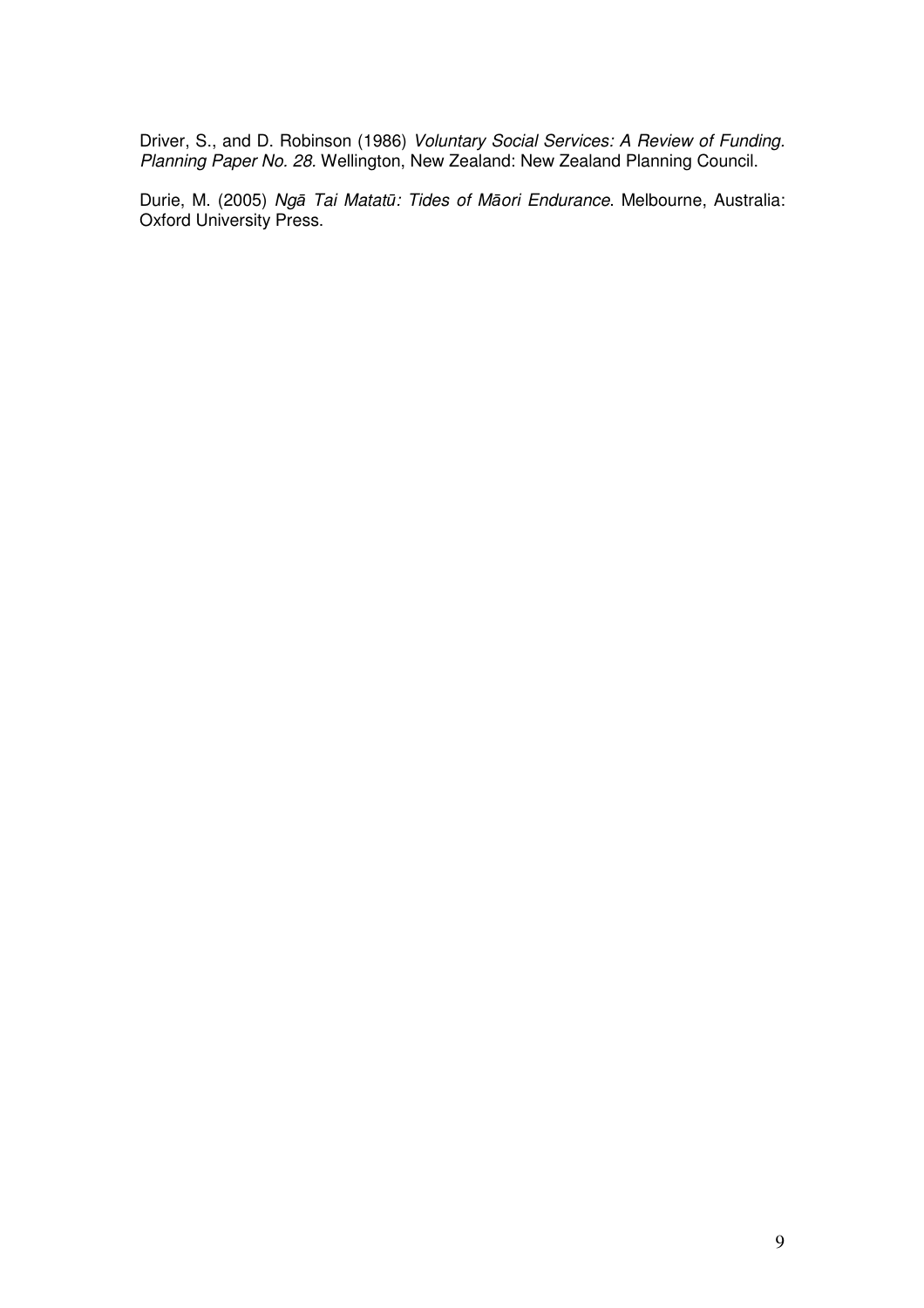**E** 

Else, A. (1993) Women Together – A History of Women's Organisations in New Zealand. Ngā Rōpū Wāhine o te Motu. Wellington, New Zealand: Historical Branch, Department of Internal Affairs and Daphne Brassell Press.

Elworthy, J. (1986) The Development of Social Welfare Services in New Zealand. Supplementary Paper No.1. Wellington, New Zealand: Ministerial Task Force on Social Welfare Services.

English, B. (2002) Making Choices and Changing Roles. In D. Robinson (Ed.), Building Social Capital. Wellington, New Zealand: Institute of Policy Studies, Victoria University of Wellington.

Ernst and Young (1996) NZFCA – Study on the Viability of the Not-for-Profit Sector in New Zealand. Wellington, New Zealand: Ernst and Young.

Evans, J. (1992) Church State Relations in New Zealand 1940–1990, with Particular Reference to the Presbyterian and Methodist Churches. Unpublished PhD Dissertation, University of Otago, Dunedin.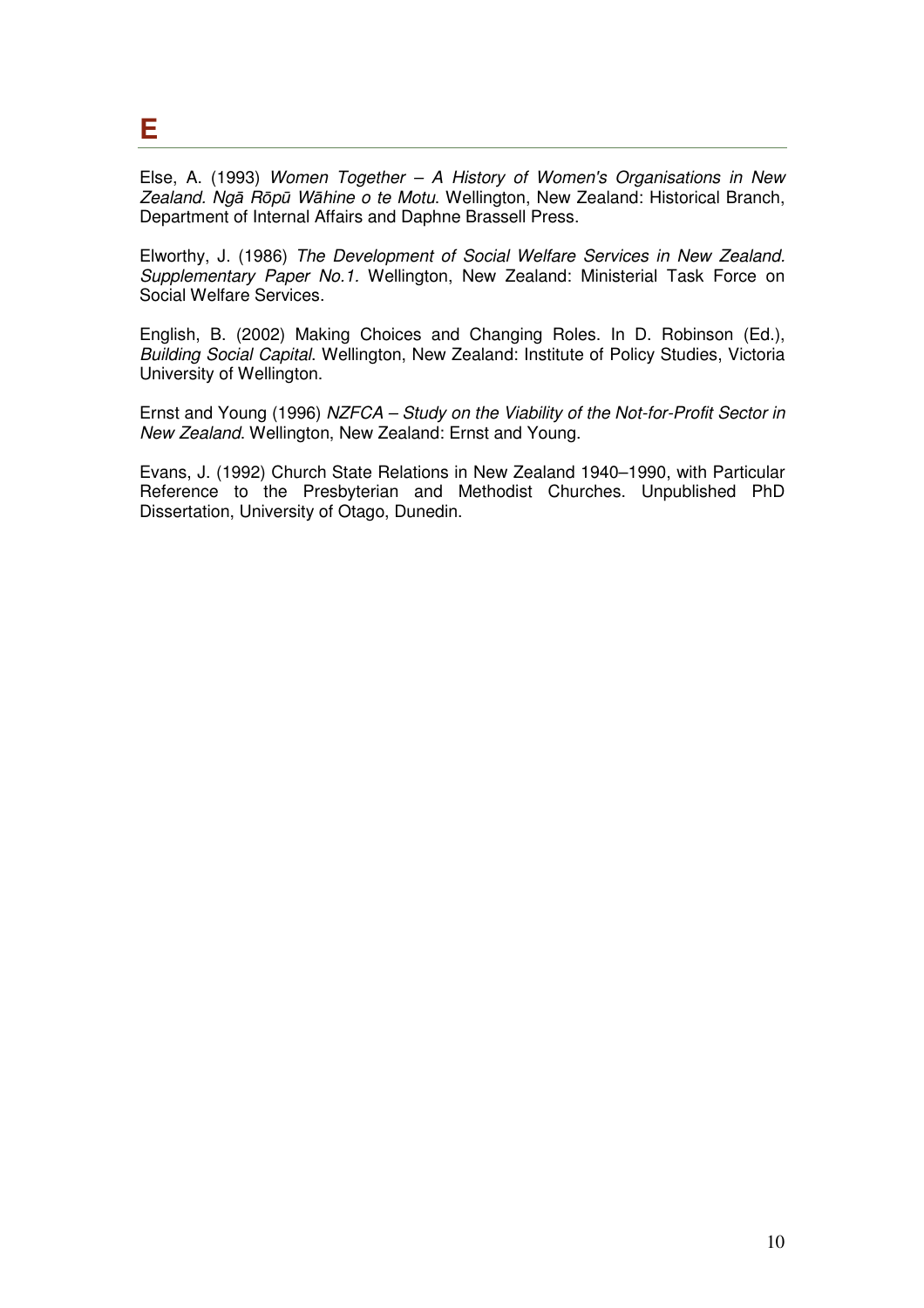**F** 

Fairburn, M. (1989) The Ideal Society and its Enemies: The Foundations of Modern New Zealand Society 1850–1900. Auckland, New Zealand: Auckland University Press.

Fairburn, M. (1990) The Farmers Take Over. In K. Sinclair (Ed.), The Oxford Illustrated History of New Zealand (pp. 185–209). Auckland, New Zealand: Oxford University Press.

Fairburn, M. (2006) Is There a Good Case for New Zealand Exceptionalism? In T. Ballantyne and B. Moloughney (Eds.), Disputed Histories. Imagining New Zealand's Pasts (pp. 143–167). Dunedin, New Zealand: Otago University Press.

Family and Community Services and the Office for the Community and Voluntary Sector (2005) Building Organisational Capacity in the Community and Voluntary Sector: A Summary Report on Needs and Opportunities. Wellington, New Zealand: Ministry of Social Development.

Fleras, A., and P. Spoonley (1999) Recalling Aotearoa. Indigenous Politics and Ethnic Relations in New Zealand. Auckland, New Zealand: Oxford University Press.

Fletcher, B. (1999) Housing and the Common Good. Paper presented at the Charitable Housing Seminar, 24 April, Auckland, New Zealand. www.ake.quik.co.nz/ termon/djc414.html [retrieved August 2006].

Fletcher, B. (2002) Draft Housing Compact. A Proposal for Partnership between the Government & Civil-Society, to establish a Housing Delivery System to make Housing Affordable for all www.ake.quik.co.nz/termon/dic415.html [retrieved September 2006].

Fries, R. (2001) Charity, Charity Law and Civil Society. Wellington, New Zealand: Institute of Policy Studies, Victoria University of Wellington.

Furness, J., and S. Schuitemaker (1990) An Evaluation of Liaison between the Department of Social Welfare Youth Justice Section and Community Organisations. Hamilton, New Zealand: Department of Psychology, University of Waikato.

Future Taranaki Facilitation Group (2006) Future Taranaki: Progress Report on Community Outcomes for Taranaki. New Plymouth, New Zealand: University of Waikato and Taranaki Regional Council.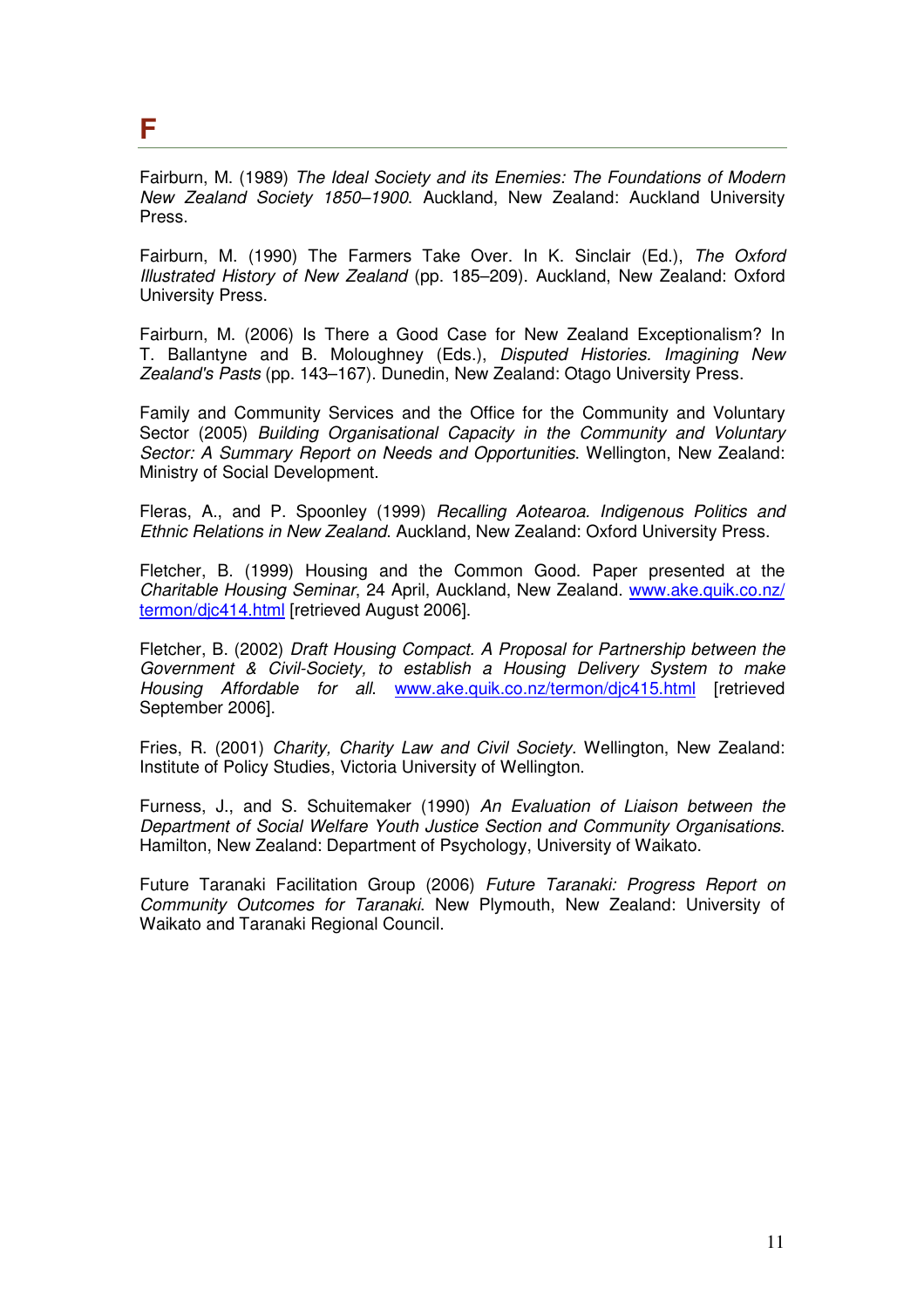## **G**

Gauld, R. (2004) Public Health and Government in New Zealand. Discussion paper prepared for the Public Health Advisory Committee. Wellington, New Zealand: The Public Health Advisory Committee.

Gold, H., and A. Webster (1990) New Zealand Values Today. Palmerston North, New Zealand: Alpha Publications for New Zealand Study of Values, Massey University.

Gousmett, M. (2004) An Assessment of the Charities Bill – Marriage or Civil Union? www.anewnz.org.nz/vision.asp?id=219 [retrieved 18 September 2005].

Graham, J. (1992) Settler Society. In G. Rice (Ed.), The Oxford History of New Zealand (pp. 112–140). Auckland, New Zealand: Oxford University Press.

Green, D. (1996) From Welfare State to Civil Society. Wellington, New Zealand: Business Roundtable.

Greer, G. (2004) Advocacy: Understanding the 'A-word'. Community Sector Roundtable Report, September. www.converge.org.nz/angoa/roundtable.php? submenu=roundtable [retrieved August 2006].

Grimshaw, P. (1987) Women's Suffrage in New Zealand (2nd ed.). Auckland, New Zealand: Auckland University Press.

Gully, J. (1966) CORSO An Encyclopaedia of New Zealand. In A. McLintock (Ed.), Te Ara – the Encyclopedia of New Zealand. www.teara.govt.nz/1966/C/Corso/en [retrieved August 2006].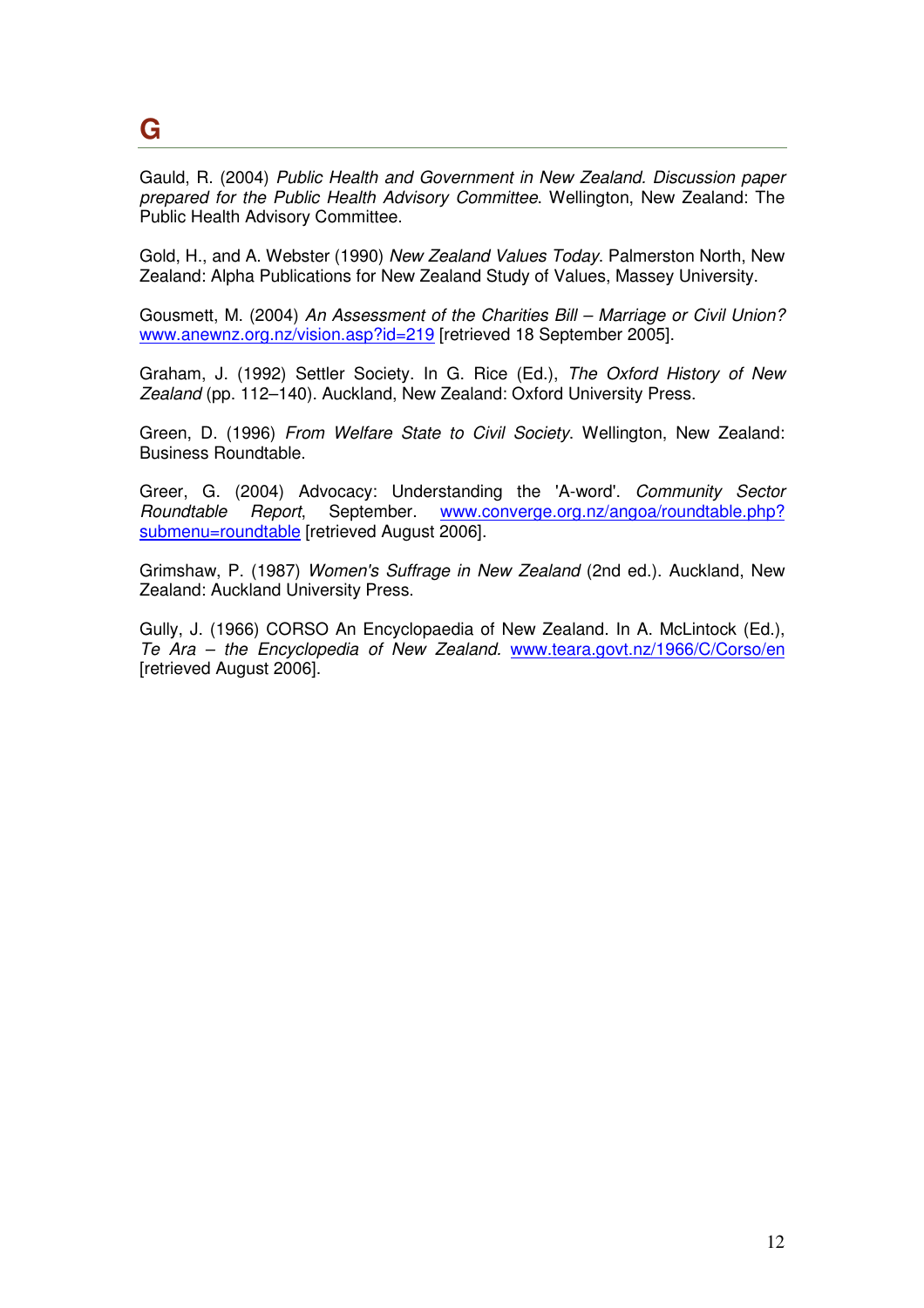Hall-Jones, F. (1943) Going to Lunch. A Survey of Current and Recent Rotary Activities in New Zealand. [n.p.].

Hanley, P. (2000) Third Sector and State Partnerships Perspectives from the New Zealand Community Sector. Paper presented at the Third Sector and State Partnerships Conference, Centre for Citizenship and Human Rights, Deakin University, Melbourne, Australia.

Harris, A. (2004) Maori and 'the Maori Affairs'. In B. Dalley and M. Tennant (Eds.), Past Judgement. Social Policy in New Zealand History (pp. 191–205). Dunedin, New Zealand: Otago University Press.

Hawke, G. (1994) Making Policy on Welfare: Where is the Voluntary Sector's Role? Signpost, 9–10.

Heart of the Nation Strategic Working Group (2000) The Heart of the Nation: A Cultural Strategy for Aotearoa New Zealand. Report prepared by the Heart of the Nation Strategic Working Group for the Prime Minister and Minister of Arts, Culture and Heritage. Wellington, New Zealand: Heart of the Nation Strategic Working Group.

Heenan, J. (2001) Cornerstone Values: A New Zealand Values Education Initiative. Invercargill, New Zealand: New Zealand Foundation for Values Education.

Henderson, M. (2002, March 3) The Death of the Samaritan. Sunday Star-Times, C5.

Higgins, J. (1997) Transparency and Trade-offs in Policy Discourse: A Case Study of Social Service Contracting. Social Policy Journal of New Zealand, 9, 1–13.

Hill, R. (2004) State Authority, Indigenous Autonomy: Crown–Maori Relations in New Zealand/Aotearoa 1900–1950. Wellington, New Zealand: Victoria University Press.

Hindson, A. (1999) The Evolution of Sport Management in New Zealand. In L. Trenberth and C. Collins (Eds.), Sport Business Management in New Zealand (pp. 25–38). Palmerston North, New Zealand: Dunmore Press.

Hindson, A.I. (2006) The Evolution of Sport Management in New Zealand. In S. Leberman, C. Collins and L. Trenberth (Eds.), Sport Business Management in Aotearoa New Zealand (pp. 24–41). Palmerston North, New Zealand: Thomson and Dunmore Press.

Human Rights Commission (2004) Human Rights in New Zealand Today, Auckland, New Zealand: Human Rights Commission.

Human Rights Foundation (2001) Why a Human Rights Foundation? Auckland, New Zealand: Human Rights Foundation.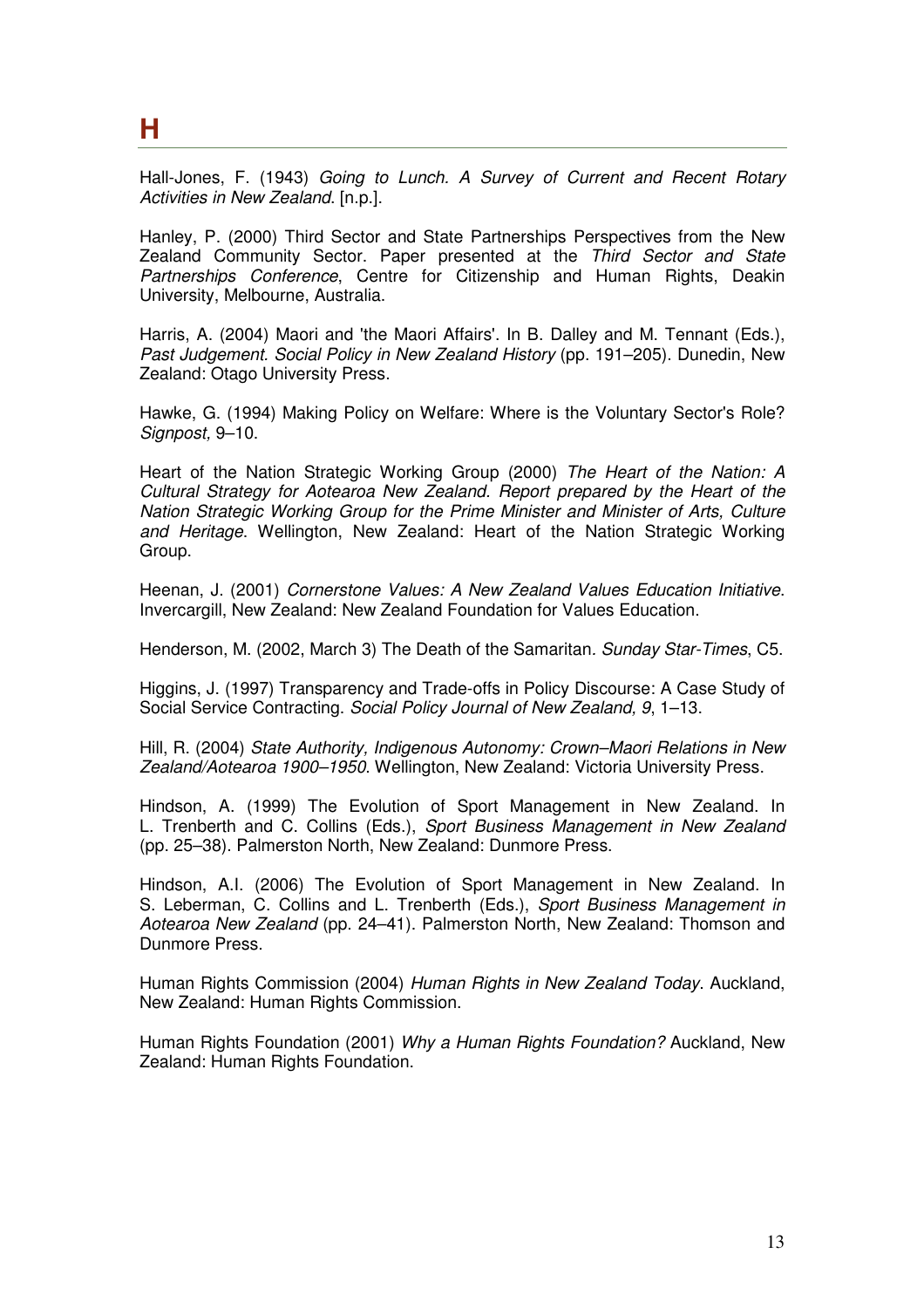#### **I**

Inland Revenue Department (2005) Maori Authorities. A Guide to the Maori Authority Tax Rules. IR487. www.ird.govt.nz/resources/file/ebc3634f3aef175/ir487.pdf [retrieved November 2006].

Inland Revenue Department (2006) Tax Incentives for Giving to Charities and Other Non-profit Organisations. Wellington, New Zealand: Inland Revenue Department.

Inland Revenue Department (2007) A Summary of Feedback on the Discussion Document "Tax Incentives for Giving to Charities and other Non-Profit Organisations". www.taxpolicy.ird.govt.nz/publications/files/charitiessubs.pdf [retrieved August 2007].

Ip, M. (2006) Chinese. In J. Phillips (Ed.), Settler and Migrant Peoples of New Zealand (pp. 105–109). Auckland, New Zealand: David Bateman.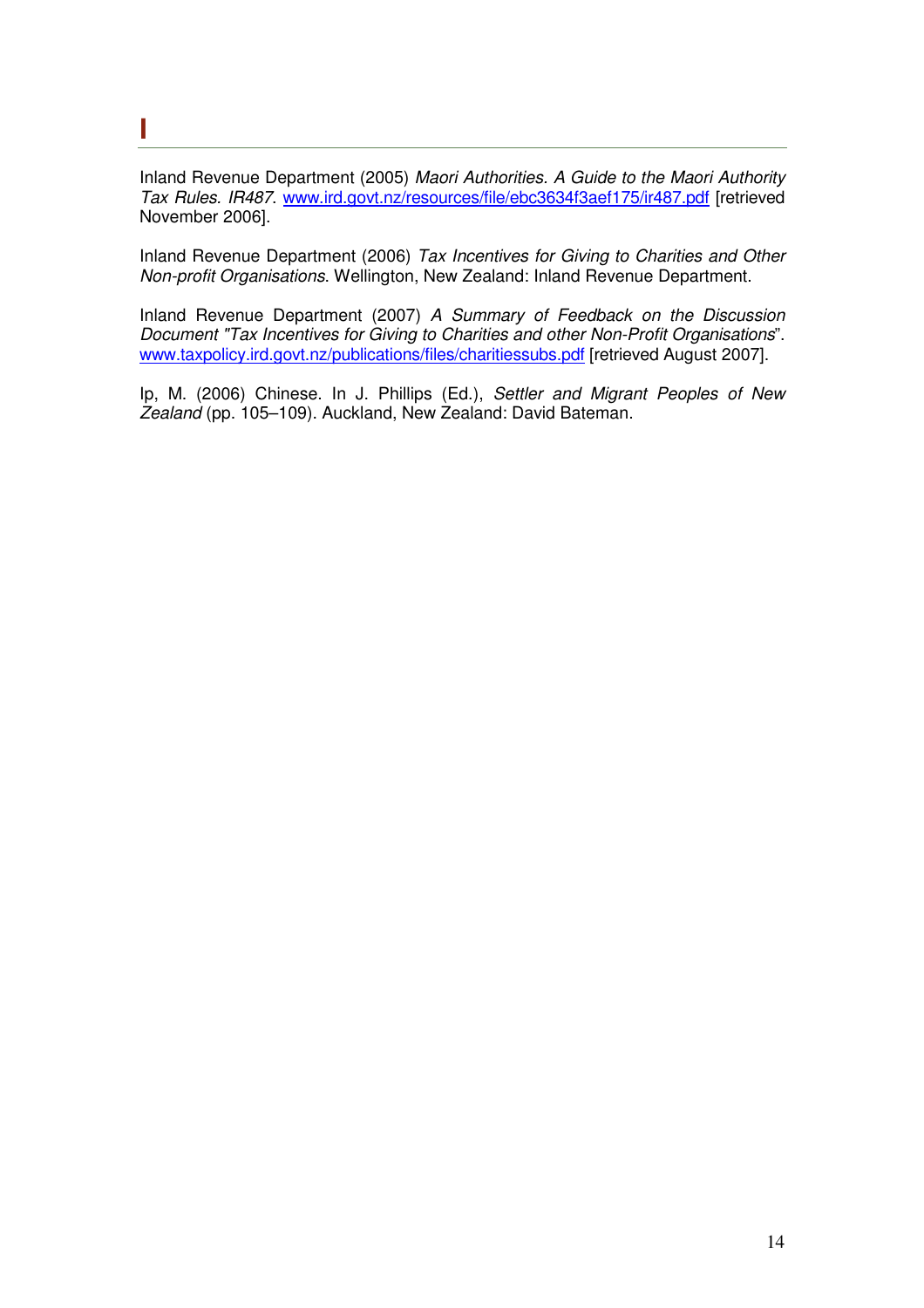#### **J**

Jackson, H. (1987) Churches and People in Australia and New Zealand 1860–1930. Wellington, New Zealand: Allen & Unwin and Port Nicholson Press.

James, C. (2001) 'Freedom' and 'Security'. Speech to the National Party Northern Region Conference, 5 May. www.colinjames.co.nz/speeches\_briefings/Auck\_Nat speech\_May\_05\_01.htm [retrieved November 2006].

Johnston, C. (2007) Building Capacity of Primary Health Organisations to Meet Population Health Objectives: Reflections from the Sector. Palmerston North, New Zealand: MidCentral District Health Board.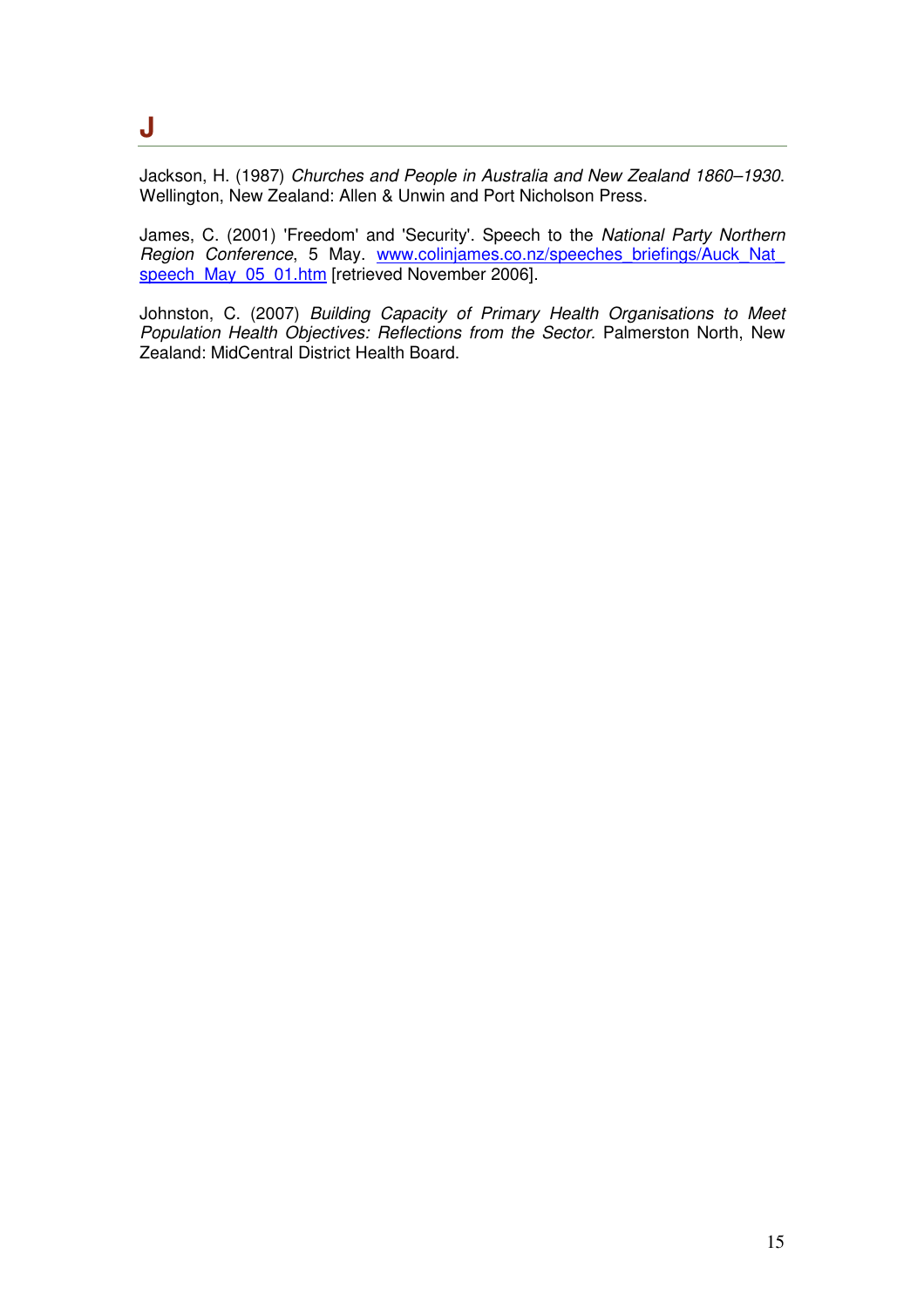## **K**

Kelsey, J. (1999) Reclaiming the Future. New Zealand and the Global Economy. Wellington, New Zealand: Bridget Williams Books.

King, M. (2003) The Penguin History of New Zealand. Auckland, New Zealand: Penguin.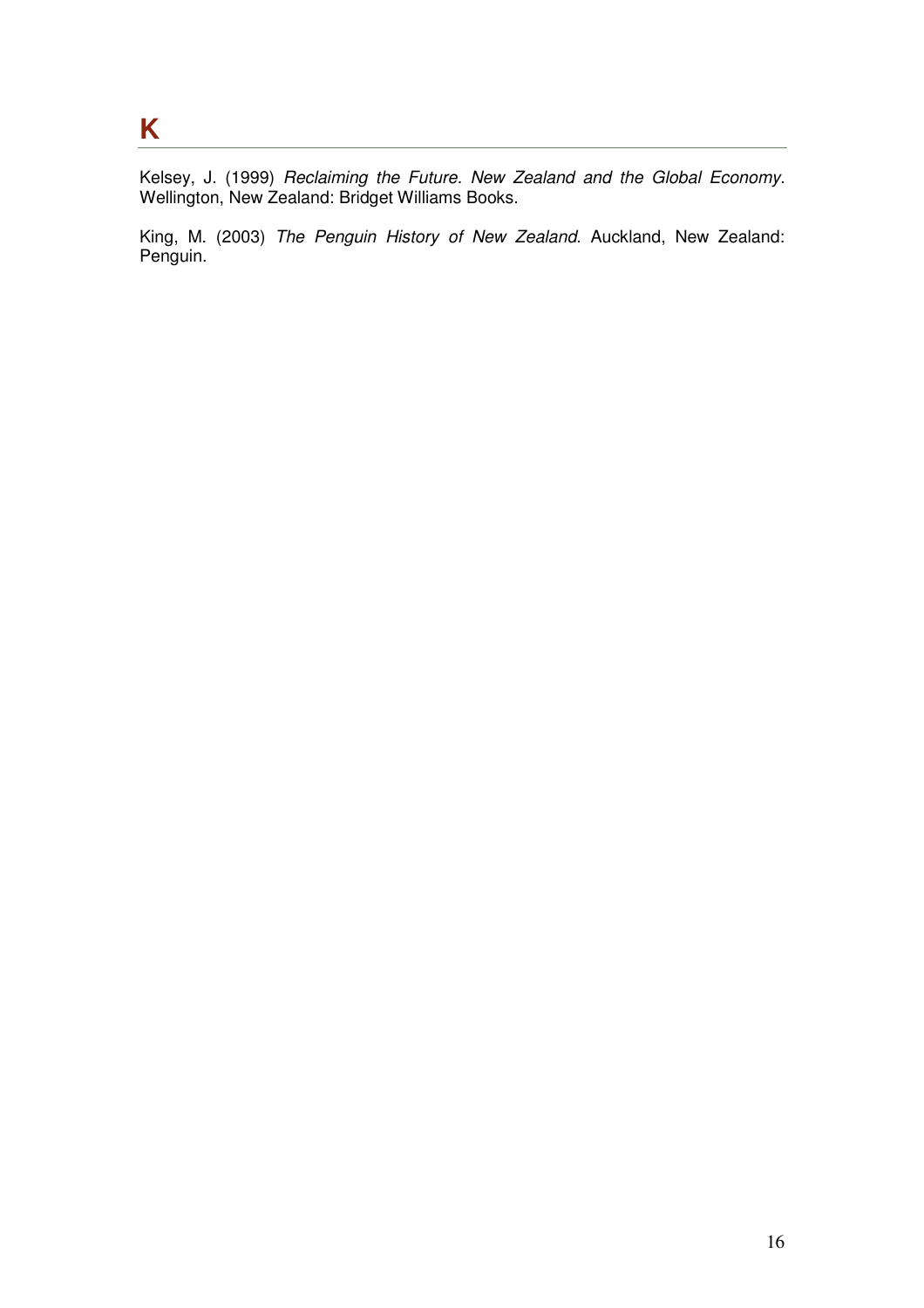**L** 

Laban, Hon L.W. (2005) Speech to National Community Sector Forum, 12 November, Wellington, New Zealand. http://www.beehive.govt.nz/ViewDocument. aspx?DocumentID=24388 [retrieved November 2006].

Larner, W., and D. Craig (2002) After Neo-Liberalism? Local Partnerships and Social Govenance in Aotearoa/New Zealand. Research Paper 3. Auckland, New Zealand: Local Partnerships and Governance Research Group, University of Auckland.

Law Commission (2002) Treaty of Waitangi Claims: Addressing the Post Settlement Phase. An Advisory Report for Te Puni Kōkiri. (NZLC SP 12). Wellington, New Zealand: Law Commission.

Law Commission (2006) Waka Umanga: A Proposed Law for Maori Governance Entities (NZLC Report 92). Wellington, New Zealand: Law Commission.

Leckie, J. (1993) Immigration, Ethnicity and Women's Organisations. In A. Else (Ed.), Women Together – A History of Women's Organisations in New Zealand. Ngā Rōpū Wāhine o te Motu (pp. 499–512). Wellington, New Zealand: Historical Branch, Department of Internal Affairs and Daphne Brassell Press.

Lineham, P. (2000) Government Support of Churches in the Modern Era. In R. Ahdar and J. Stenhouse (Eds.), God and Government: The New Zealand Experience (pp. 41–58). Dunedin, New Zealand: University of Otago Press.

Lovelock, K., and A. Trlin (2007) Voluntary Associations and Immigrants: A Survey of Host Society Associations in Auckland and Wellington. Palmerston North, New Zealand: Massey University.

Lynch, P. (2000) Religious Education: A Right and a Growing Imperative. In R. Adhar and J. Stenhouse (Eds.), God and Government. The New Zealand Experiment (pp. 93–103). Dunedin, New Zealand: Otago University Press.

Lythgoe, I. (1966) Freemasonry and Friendly Societies. In A. McLintock (Ed.), An Encyclopaedia of New Zealand (Vol. I, pp. 754–756). Wellington, New Zealand: Government Printer.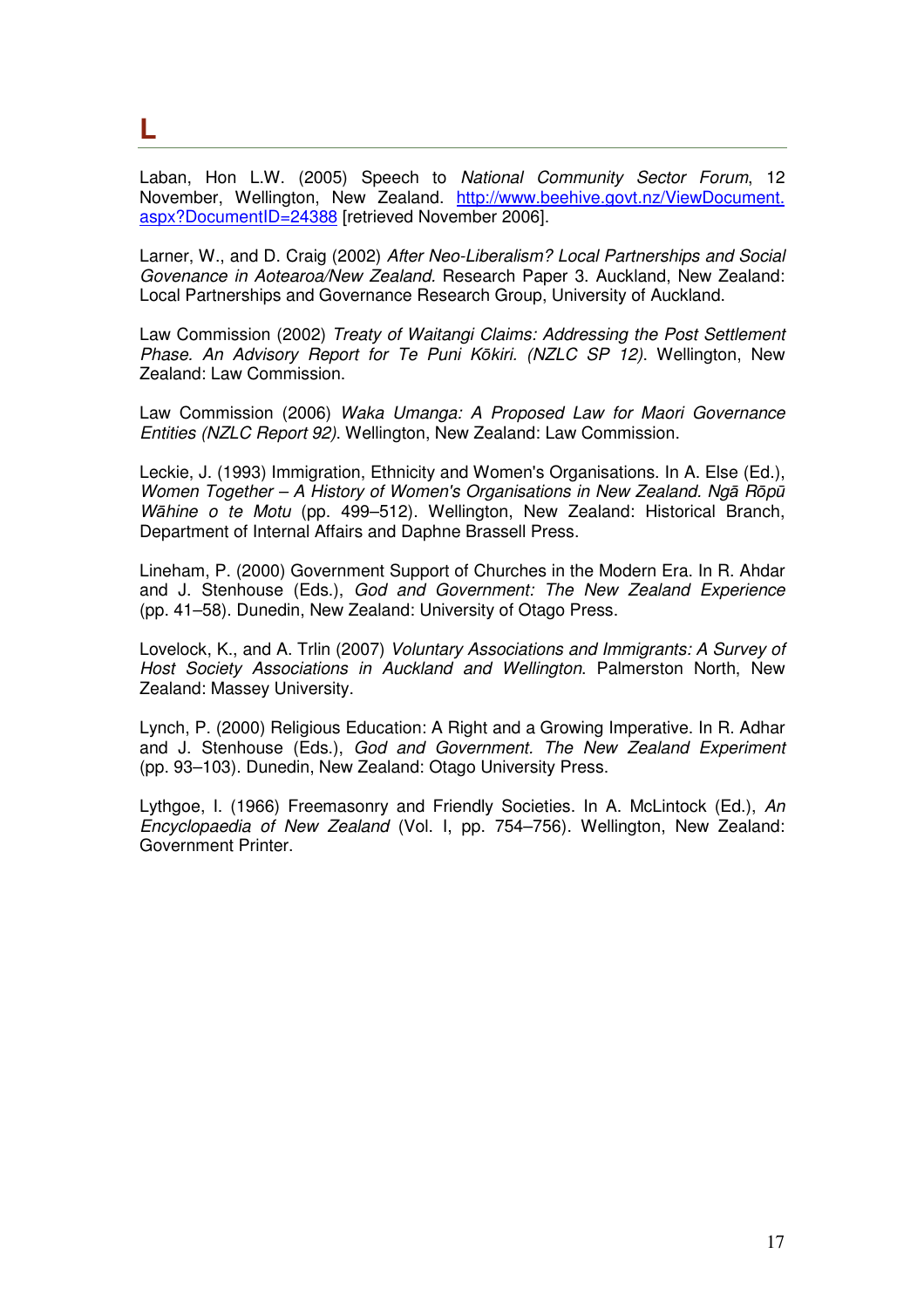Macdonald, C. (1990) A Woman of Good Character. Wellington, New Zealand: Allen & Unwin and Historical Branch, Department of Internal Affairs.

Macdonald, C. (1993) Organisations in Sport, Recreation and Leisure. In A. Else (Ed.), Women Together – A History of Women's Organisations in New Zealand. Ngā Rōpū Wāhine o te Motu (pp. 405–415). Wellington, New Zealand: Historical Branch, Department of Internal Affairs and Daphne Brassell Press.

Macdonald, C. (1993) The Vote, the Pill and the Demon Drink. A History of Feminist Writing in New Zealand. Wellington, New Zealand: Bridget Williams Books.

Macdonald, C. (1999). Sport and the Welfare State's "Social Laboratory". Paper presented at the 6th Congress for the International Society for the History of Physical Education and Sport, 14–19 July, Budapest, Hungary.

Maharey, Hon. S. (2003) Robust Screen Production Industry Essential to Fulfill Charter. Media Statement. www.med.govt.nz/irdev/econ\_dev/growth-innovation/screen/ media/minister-20031110-maharey.html [retrieved December 2005].

Malcolm, M. (1993) Commentary on Denis Rose's Paper. In G. Hawke and D. Robinson (Eds.), Performance Without Profit: The Voluntary Welfare Sector in New Zealand (pp. 27–29). Wellington, New Zealand: Institute of Policy Studies, Victoria University of Wellington.

Malcolm, M., M. Rivers and K. Smyth (1993) Emerging Trends for the Voluntary Sector – New Zealand and Beyond. In G. Hawke and D. Robinson (Eds.), Performance Without Profit: The Voluntary Welfare Sector in New Zealand (pp. 125– 141). Wellington, New Zealand: Institute of Policy Studies, Victoria University of Wellington.

Maraku, C., and G. Greer (2005) The 'A' Word – What Went Wrong with Advocacy? Handout Notes from Paper Presented at Community Sector National Forum, November 2005. www.nzfvwo.org.nz/cst/ [retrieved November 2006].

Matheson, A., P. Howden-Chapman and K. Dew (2005) Engaging Communities to Reduce Health Inequalities: Why Partnership? Social Policy Journal of New Zealand, 26, 1–16.

Matheson, D. (2005) Speech to the Health and Disability Sector NGO-MoH Forum, Christchurch, New Zealand. www.hpac.govt.nz/moh.nsf/0/6F62DE7DCE338326CC 256FA200126754/\$File/dm-speechnotes.doc [retrieved November 2006].

Maxim Institute (n.d.) Civil Society – Why it's Important to NZ's Future. Auckland, New Zealand: Maxim Institute.

McDermott Miller Limited (1998) New Vision: A Critical View Of New Zealand's Visual Arts Infrastructure. Wellington, New Zealand: Creative New Zealand.

McLintock, A. (Ed.) (1966) An Encyclopaedia of New Zealand (Vol. 1–3). Wellington, New Zealand: Government Printer.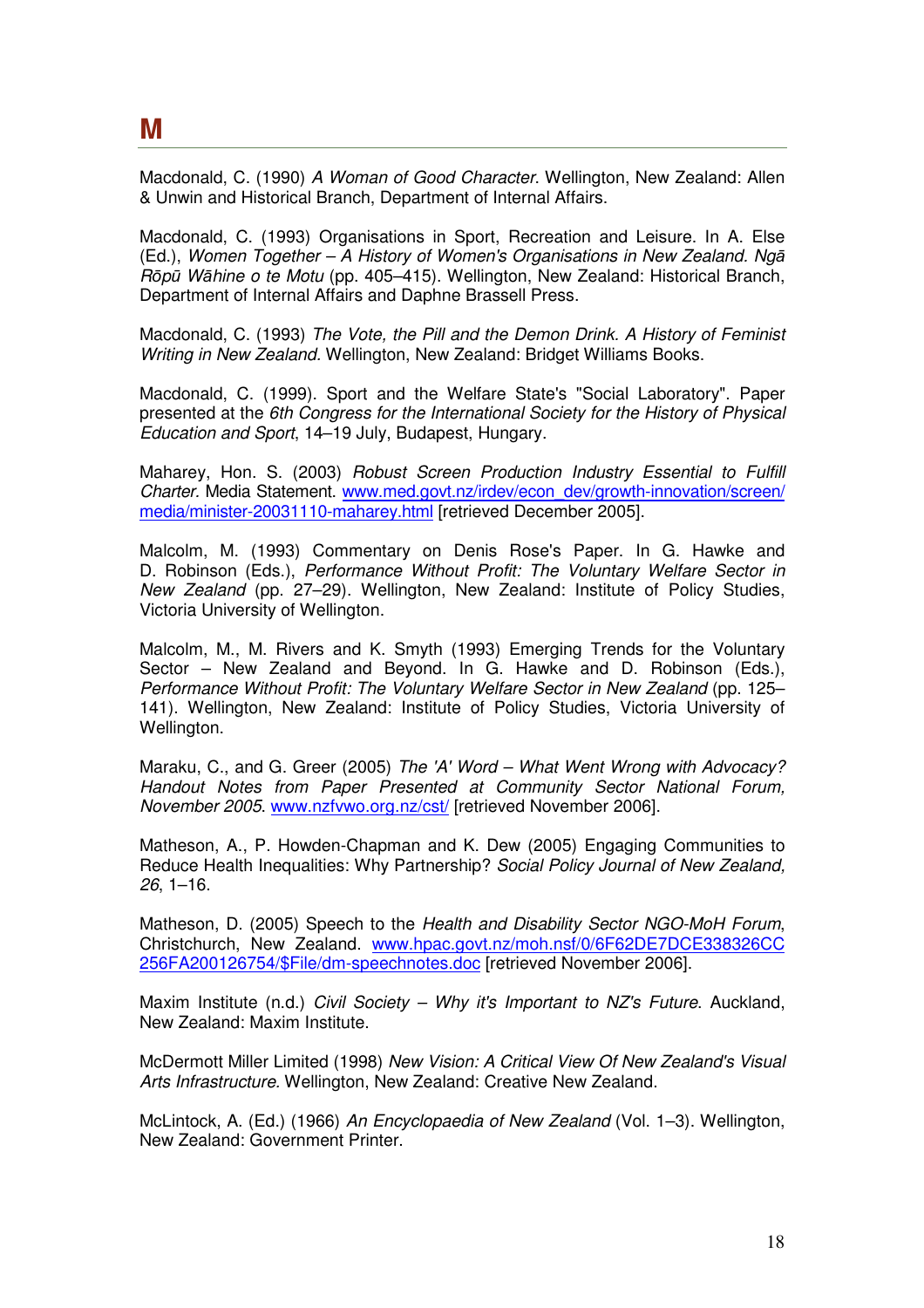McLoughlin, D. (1991, August) Up in Alms. Politics in the Aid Trade. North and South, 60–68.

Miles, A. (2001) The Crisis of Information. www.vuw.ac.nz/adamartgal/artforums/ 2001/anna-miles.html [retrieved November 2006].

Millen, J. (1999) Breaking Barriers. IHC's First 50 Years. Wellington, New Zealand: IHC (NZ).

Ministerial Taskforce on Sport Fitness and Leisure (2001) Report of the Sport, Fitness and Leisure Ministerial Taskforce. Wellington, New Zealand: Ministerial Taskforce on Sport Fitness and Leisure.

Ministry of Cultural Affairs/Te Manutu-Tikanga-a-Iwi (1998) Government's Role in the Cultural Sector: A Survey of the Issues. Wellington, New Zealand: Ministry of Cultural Affairs/Te Manutu-Tikanga-a-Iwi.

Ministry of Health (2001) The Primary Health Care Strategy. Wellington, New Zealand: Ministry of Health.

Ministry of Health (2002) Framework for Relations Between the Ministry of Health and Health/Disability Non-Government Organisations. Wellington, New Zealand: Ministry of Health.

Ministry of Health (2003) Survey of NGO Relationships with DHBs. Wellington, New Zealand: Ministry of Health.

Ministry of Health (n.d.) Current Financial Pressures for NGOs. Wellington, New Zealand: Ministry of Health.

Ministry of Social Development (2001) Statement of Government Intentions for an Improved Community-Government Relationship. Wellington, New Zealand: Ministry of Social Development.

Ministry of Social Development (2002) Government Policy on Volunteering. Wellington, New Zealand: Ministry of Social Development.

Ministry of Social Development (2006) Good Practice Funding Guide – Funding Processes. www.goodpracticefunding.govt.nz/good-funding-processes/grants/fundingngos-using-grants.html [retrieved November 2006].

Ministry of Social Development (2006) Good Practice Funding Guide – Glossary. www.goodpracticefunding.govt.nz/tools/glossary.html [retrieved November 2006].

Ministry of Social Development (2006) Moving Forward with Confidence. Statement of Intent. Wellington, New Zealand: Ministry of Social Development.

Ministry of Social Development (2006) Strengthening the Family Support Service Non-Government Organisation Sector. Report to Chair, Families – Young and Old Ministerial Group. Wellington, New Zealand: Ministry of Social Development.

Ministry of Social Development, Child, Youth and Family and The Treasury (2003) Report of the Department of Child, Youth and Family Services. First Principles Baseline Review. Wellington, New Zealand: Ministry of Social Development.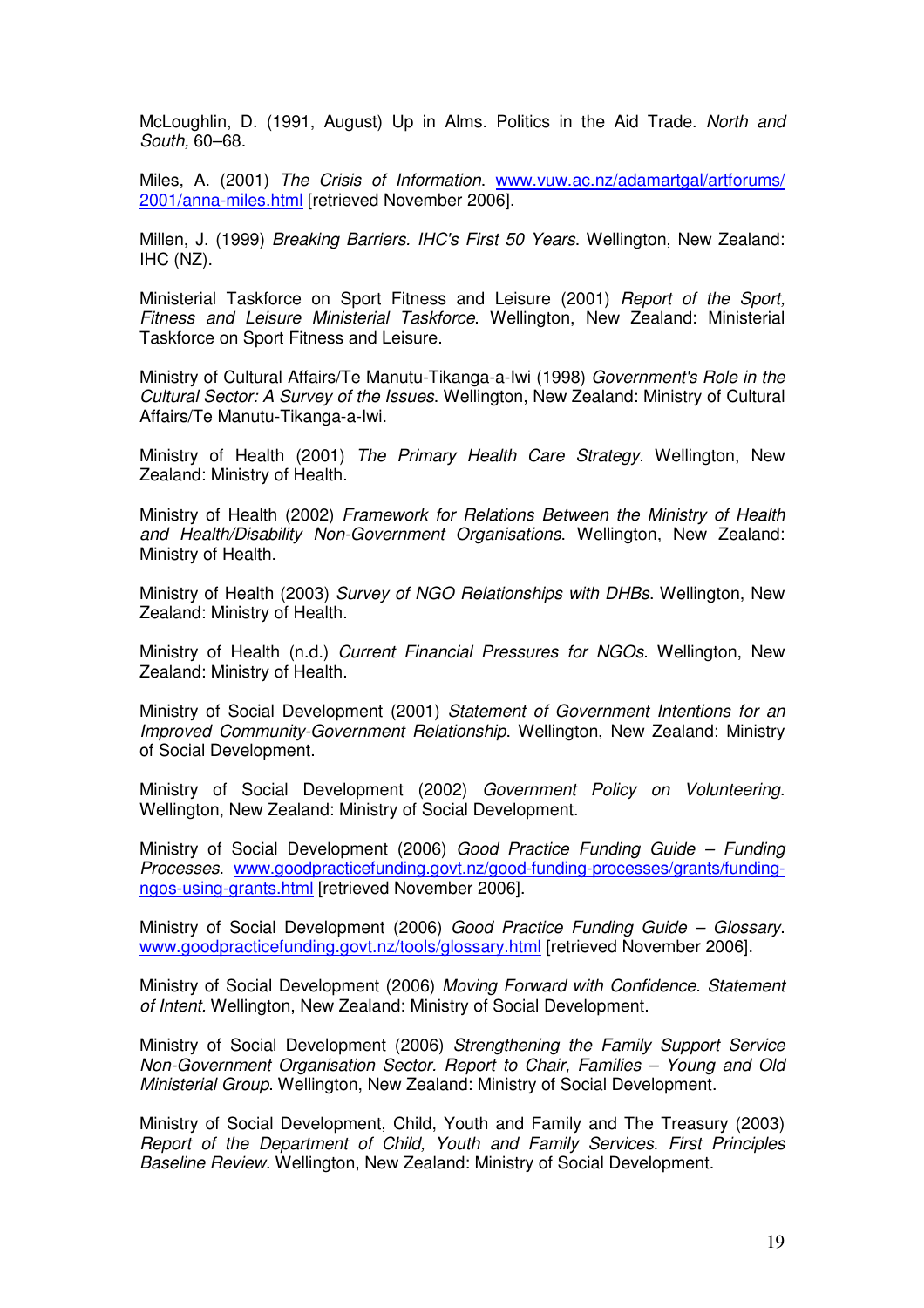Ministry of Social Policy (2000) Models of Community–Government Partnerships and their Effectiveness in Achieving Welfare Goals: A Review of the Literature. Wellington, New Zealand: Ministry of Social Policy.

Ministry of Women's Affairs (2005) Statement of Intent. Wellington, New Zealand: Ministry of Women's Affairs.

Mitchell, C. (1993) Organisational Forms for Voluntary Sector Agencies. In G. Hawke and D. Robinson (Eds.), Performance Without Profit: The Voluntary Welfare Sector in New Zealand (pp. 30–46). Wellington, New Zealand: Institute of Policy Studies, Victoria University of Wellington.

Moore, A., and M. Tennant (1997) Who is Responsible for the Provision of Support Services for People with Disabilities? Discussion Paper. Wellington, New Zealand: National Health Committee.

Morris, L., and M. O'Brien (1999) A World of Difference: Changes in the Provision and Delivery of Social Services over the last Fifteen years. Auckland, New Zealand: Auckland City Mission.

Munford, R., and J. Sanders (1999) Supporting Families. Palmerston North, New Zealand: Dunmore Press.

Myers, D. (1996) From Welfare State to Civil Society. Address at book launch. Wellington, New Zealand: Business Roundtable.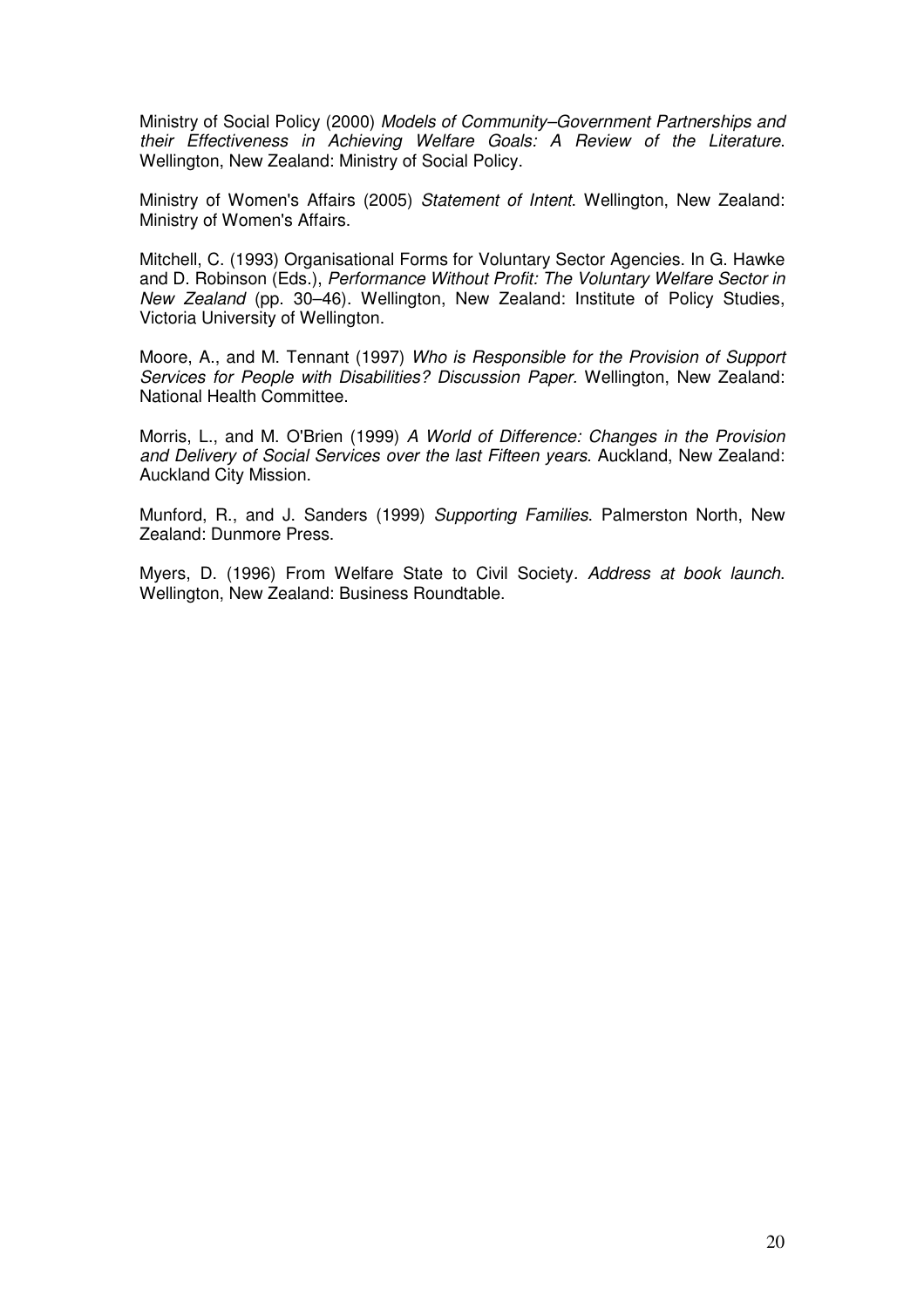**N** 

Nathan, I. (1993) Taupo Lodge No.118 of Ancient Free and Accepted Masons. A History 1900–1990. Hamilton, New Zealand: [n.p.].

New Zealand Council of Christian Social Services (1998) Towards a Real Partnership. A NZCCSS Review of the Relationship Between Voluntary Social Services and NZ Community Funding Agency. Wellington, New Zealand: New Zealand Council of Christian Social Services.

New Zealand Federation of Voluntary Welfare Organisations (1998) Sector Voice Silenced. Dialogue, 102, 1-11.

New Zealand Official Yearbook (1925).

New Zealand Parliamentary Debates (1908, 1962, 1991, 2000).

NGO–Ministry of Health Working Group (2003) Survey of NGO Relationships with DHBs. Wellington, New Zealand: Ministry of Health.

Nolan, M. (2000) Breadwinning. New Zealand Women and the State. Christchurch, New Zealand: Canterbury University Press.

Nowland-Foreman, G. (1995) Neither Mendicants nor Deal-makers: Contracting, Government Funding and Voluntary Organisations. Wellington, New Zealand: New Zealand Council of Christian Social Services.

Nowland-Foreman, G. (1996) Governments, Community Organisations and Civil Society: A Beginners Guide to Dissection of a Golden Goose. www.jobsletter.org.nz/ art/artn0001.htm [retrieved November 2006].

Nowland-Foreman, G. (1997) Can Voluntary Organizations Survive the Bear Hug of Government Funding under a Contracting Regime? A View from Aotearoa/New Zealand. Third Sector Review, 3, 5–39.

Nowland-Foreman, G. (1998) Purchase of Service Contracting, Voluntary Organisations and Civil Society. American Behavioural Scientist, 42(1), 108–123.

Nowland-Foreman, G. (1999) A Review of the Literature. In Te Korowai Aroha Aotearoa Inc., S. Bradford and G. Nowland-Foreman (Eds.), Mahi Tahi Working Together: Civil Society in Aotearoa/New Zealand. Wellington, New Zealand: Ministry of Social Policy.

NZAID and Council for International Development (2003) Strategic Policy Framework for Relations Between NZAID and New Zealand NGOs. www.nzaid.govt.nz/ library/docs/nzaid-strategic-policy-framework.pdf [retrieved November 2006].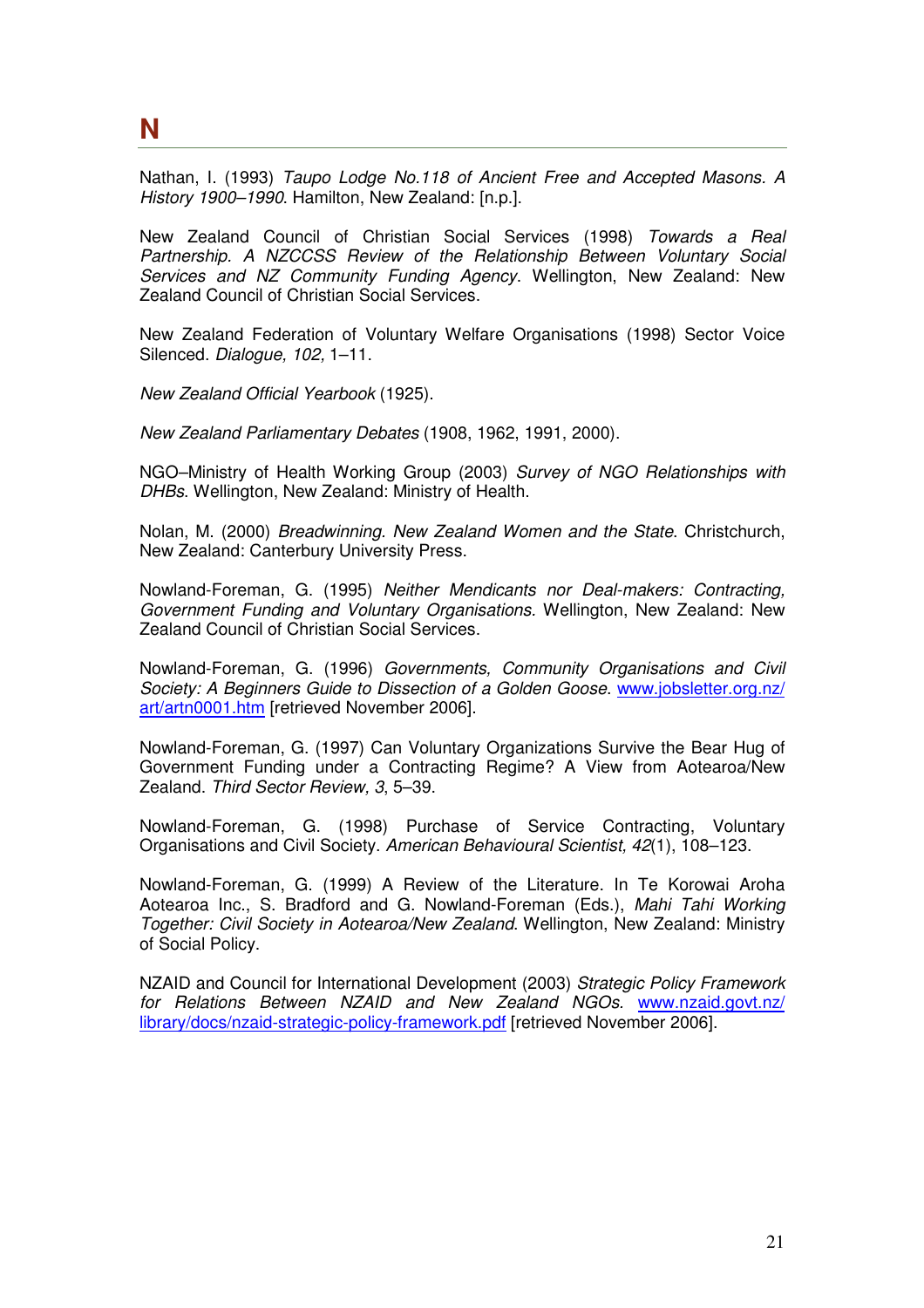#### **O**

O'Connor, P. (1967) Sectarian Conflict in New Zealand, 1911–1920. Political Science, 19(1), 3–16.

O'Neill, R. (1997) Strategic Frameworks of Government-Community Partnerships: Opotiki Development Project – A Case Study. Social Policy Journal of New Zealand, 9, 27–44.

Office for the Community and Voluntary Sector (2003) OCVS News. Office for the Community and Voluntary Sector, December.

Office for the Community and Voluntary Sector (2005) Briefing for the Incoming Minister. Wellington, New Zealand: Ministry of Social Development.

Office for the Community and Voluntary Sector (2007) A Community-Government Relationship. The Road to a Cross-Sectoral Forum. Background Paper. Wellington, New Zealand: Office for the Community and Voluntary Sector.

Office for the Community and Voluntary Sector (2007) Mahi Aroha – Māori Perspectives on Volunteering and Cultural Obligations. Wellington, New Zealand: Office for the Community and Voluntary Sector.

Office for the Community and Voluntary Sector and New Zealand Federation of Voluntary Welfare Organisations (2005) Keeping it Legal – Companies and Other Structures. Fact Sheet 6. www.keepingitlegal.net.nz [retrieved August 2006].

Office for the Community and Voluntary Sector and New Zealand Federation of Voluntary Welfare Organisations (2005) Keeping it Legal – Trusts and Charitable Trust Boards. Fact Sheet 4. www.keepingitlegal.net.nz [retrieved August 2006].

Office for the Community and Voluntary Sector and New Zealand Federation of Voluntary Welfare Organisations (2005) Keeping It Legal E Ai Ki Te Ture: Legal Responsibilities of Voluntary Organisations in New Zealand. www.keepingitlegal.net.nz [retrieved August 2006].

Office of the Controller and Auditor General (2006) Principles to Underpin Management by Public Entities of Funding to Non-Government Organisations: Good Practice Guide. Wellington, New Zealand: Office of the Auditor General.

Office of the Minister for the Community and Voluntary Sector (2002) Volunteers and Volunteering Policy Project: Paper One – Recognition and Valuing of Volunteering. Wellington, New Zealand: Office of the Minister for the Community and Voluntary Sector.

Office of the Minister for the Community and Voluntary Sector (2002) Volunteers and Volunteering Policy Project: Paper Two – Key Issues Impacting on Volunteering. Wellington, New Zealand: Office of the Minister for the Community and Voluntary Sector.

Olssen, E. (1988) The Red Feds. Revolutionary Industrial Unionism and the New Zealand Federation of Labour 1908–1913. Auckland, New Zealand: Oxford University Press.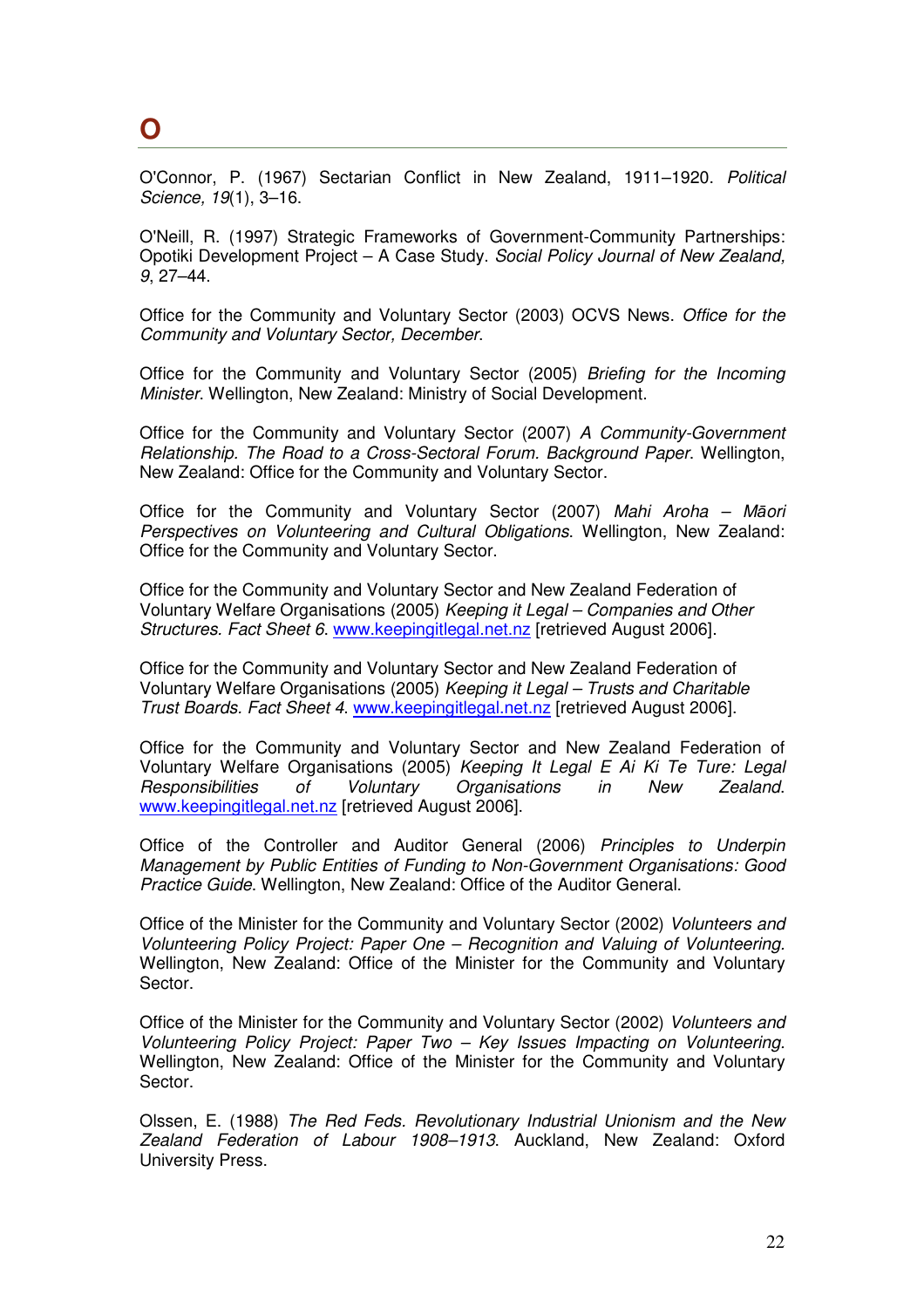Oram, C. (1969) Social Policy and Administration in New Zealand. Wellington, New Zealand: New Zealand University Press.

Owens, J. (1992) New Zealand Before Annexation. In G. Rice (Ed.), The Oxford History of New Zealand (pp. 28–53). Auckland, New Zealand: Oxford University Press.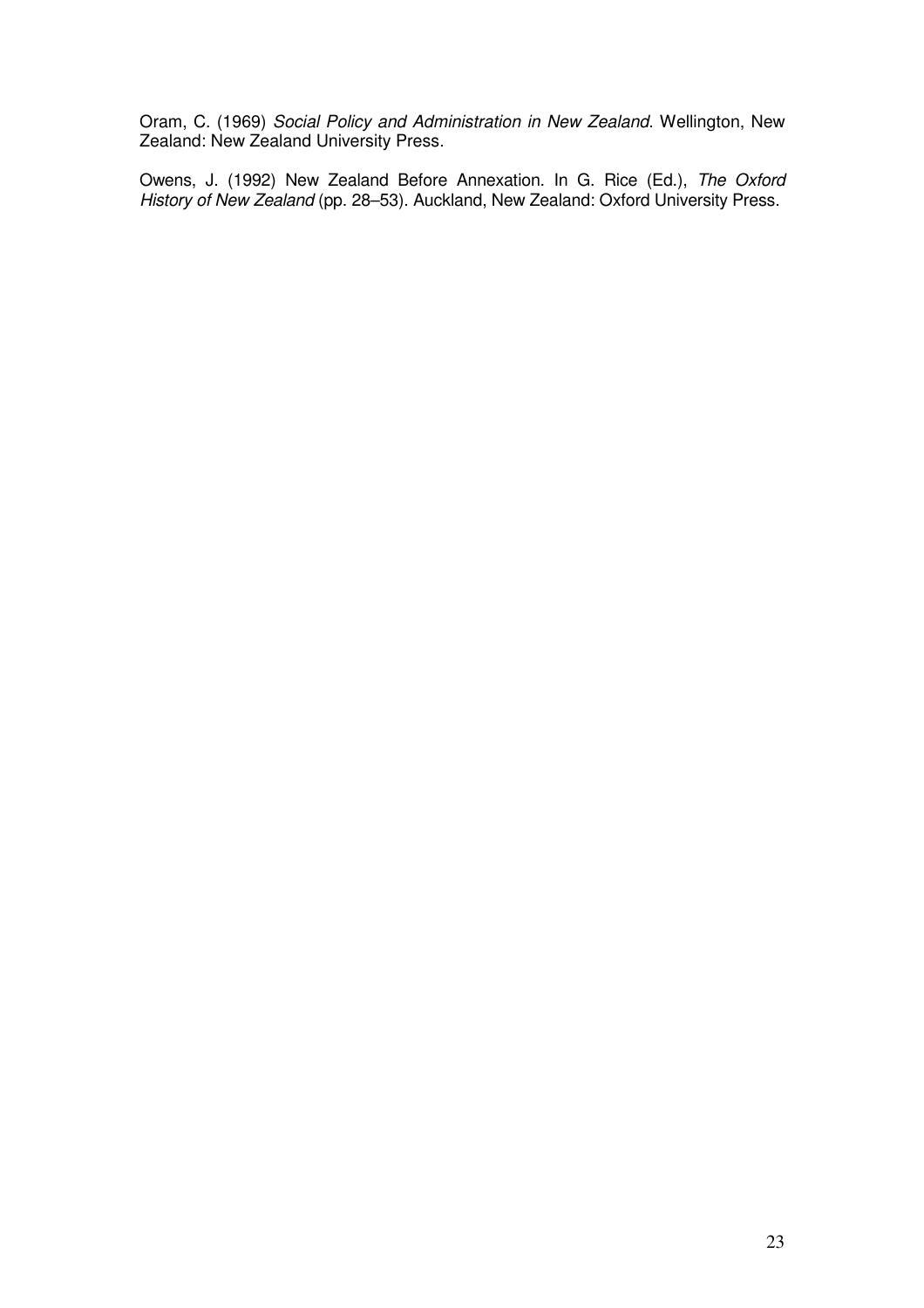#### **P**

Page, D. (1993) Service Organisations. In A. Else (Ed.), Women Together  $- A$ History of Women's Organisations in New Zealand. Ngā Rōpū Wāhine o te Motu (pp. 289–298). Wellington, New Zealand: Historical Branch, Department of Internal Affairs and Daphne Brassell Press.

Page, D. (1996) The National Council of Women. A Centennial History. Auckland, New Zealand: Auckland University Press and Bridget Williams Books.

Palmer, F. (2006) State of Maori Sport. In M. Mulholland and contributors (Eds.), State of the Maori Nation: Twenty-first Century Issues in Aotearoa (pp. 261–275). Auckland, New Zealand: Reed Publishing.

Payne, S. (1993) Measurement of the Voluntary Welfare Sector. In G. Hawke and D. Robinson (Eds.), Performance Without Profit: The Voluntary Welfare Sector in New Zealand (pp. 71–94). Wellington, New Zealand: Institute of Policy Studies, Victoria University of Wellington.

Petrie, H. (2006) Chiefs of Industry. Māori Tribal Enterprise in Early Colonial New Zealand. Auckland, New Zealand: Auckland University Press.

Philanthropy New Zealand (2007) Giving New Zealand. Philanthropic Funding 2006. Wellington, New Zealand: Philanthropy New Zealand.

Phillips, J. (1987) A Man's Country? The Image of the Pakeha Male. Auckland, New Zealand: Penguin.

Phillips, J. (2006) History of Immigration. In J. Phillips (Ed.), Settler and Migrant Peoples of New Zealand (pp. 20–42). Auckland, New Zealand: David Bateman.

Pickles, K. (2005) A Link in 'The Great Chain of Empire Friendship': The Victoria League in New Zealand. Journal of Imperial and Commonwealth History, 33(1), 29–50.

Piesse, S. (1981) Patriotic Welfare in Otago. Unpublished M.A. Thesis, University of Otago, Dunedin.

Pilgrim, C. (2005) Funding for Results. What Does the Auditor-General Expect? Good Practice in Action. Wellington, New Zealand: Office of the Auditor General.

Platform (2006) NGOIT Landscape Survey. Auckland, New Zealand: Te Pou o Te Whakaaro Nui, The National Centre of Mental Health Research and Workforce Development.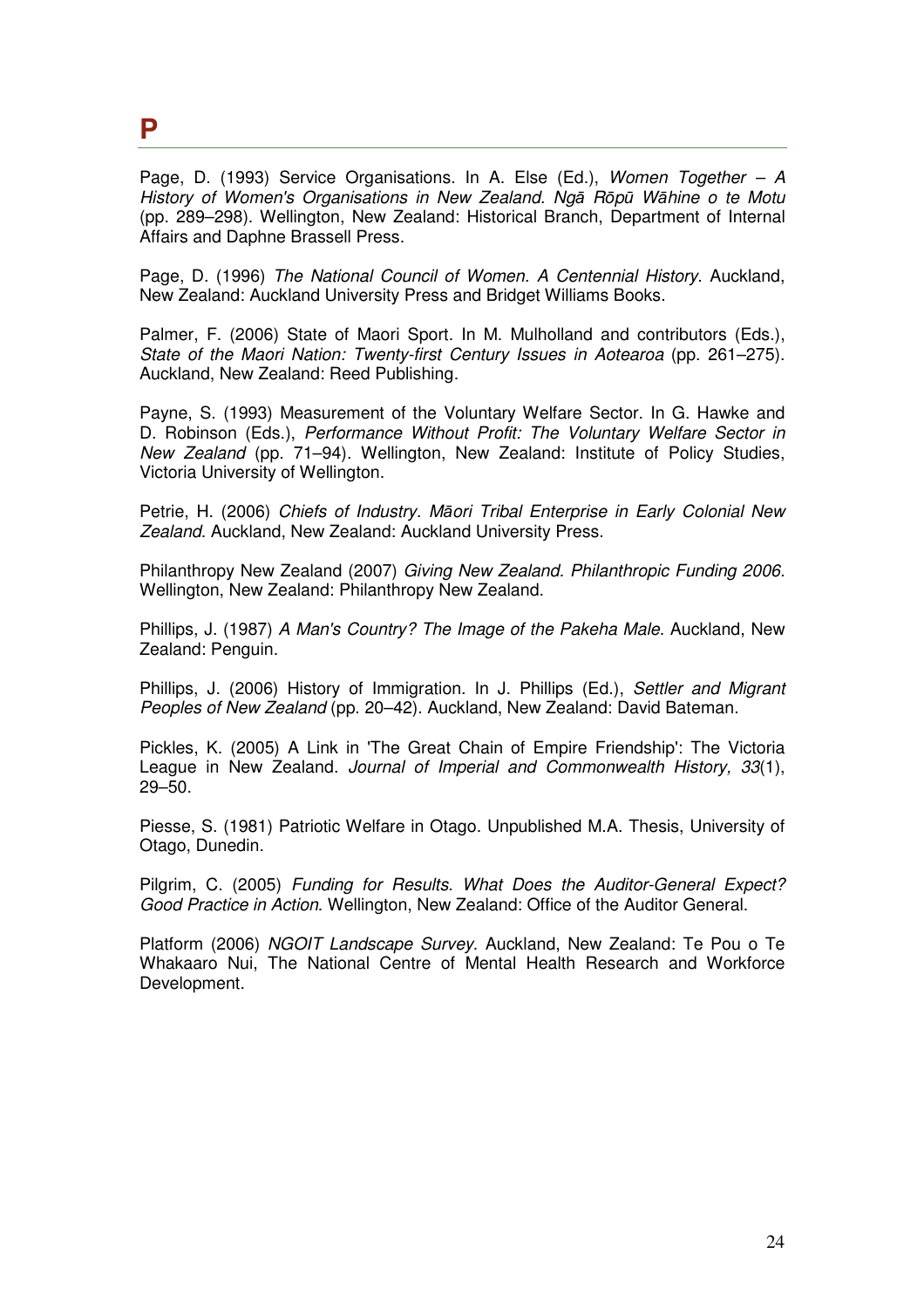#### **R**

Rei, T., and C. Hamon (1993) Te Kohanga Reo 1982. In A. Else (Ed.), Women Together – A History of Women's Organisations in New Zealand. Ngā Rōpū Wāhine o te Motu (pp. 40–42). Wellington, New Zealand: Historical Branch, Department of Internal Affairs and Daphne Brassell Press.

Rei, T., G. McDonald and N. Te Awekotuku (1993) Ngā Rōpū Wāhine Māori. Māori Women's Organisations. In A. Else (Ed.), Women Together – A History of Women's Organisations in New Zealand. Ngā Rōpū Wāhine o te Motu (pp. 3–15). Wellington, New Zealand: Historical Branch, Department of Internal Affairs and Daphne Brassell Press.

Reid, M. (1996) Community Councils and Public Sector Reform – A Case of Conflicting Signals. Paper presented at the ANZTSR Conference, Wellington, New Zealand.

Reid, M. (1999) Thinking about Local Government – Time to Change the Paradigm? Future Times. www.futurestrust.org.nz [retrieved August 2005].

Richardson, L. (1992) Parties and Political Change. In G. Rice (Ed.), The Oxford History of New Zealand (2nd ed., pp. 201–229). Auckland, New Zealand: Oxford University Press.

Robinson, B. (2000) Trends in and Health of the Not for Profit Services for Older People Sector. Wellington, New Zealand: New Zealand Council of Christian Social Services.

Robinson, D. (1992) Innovator or Government Agent. The Changing Role of the Voluntary Sector in New Zealand Social Services. Paper presented at the Third International Conference of Research on Voluntary Nonprofit Organizations, Indianapolis, Indiana, USA.

Robinson, D. (1993) Values in the Voluntary Welfare Sector. In G. Hawke and B. Robinson (Eds.), Performance Without Profit: The Voluntary Welfare Sector in New Zealand (pp. 101–120). Wellington, New Zealand: Institute of Policy Studies, Victoria University of Wellington.

Robinson, D. (Ed.) (1999) Partnership – From Practice to Theory. Wellington, New Zealand: Institute of Policy Studies, Victoria University of Wellington.

Robinson, D., and P. Hanley (2002) Funding New Zealand 2002: Resource Flows to the Community Nonprofit Sector in New Zealand. Wellington, New Zealand: Philanthropy New Zealand.

Robinson, D., and T. Williams (2001) Social Capital and Voluntary Activity: Giving and Sharing in Māori and Non-Māori Society. Social Policy Journal of New Zealand, 17, 52–71.

Roper, B. (2005) Prosperity for All? Economic, Social and Political Change in New Zealand Since 1935. Southbank, Victoria, Australia: Thomson Learning and Dunmore Press.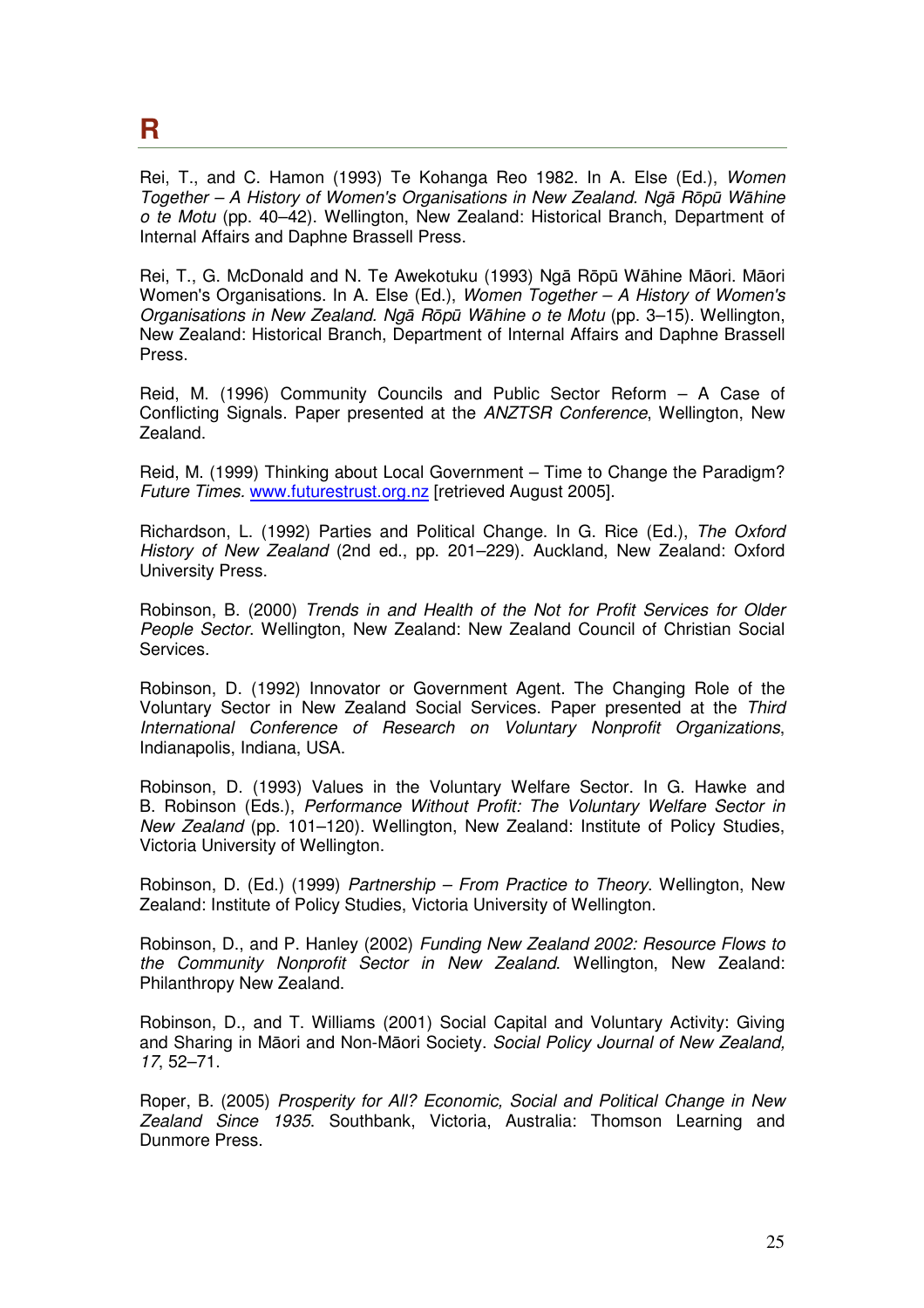Rose, E., J. Huakau, P. Sweetsur and S. Casswell (2005) Social Values A Report from the New Zealand Values Study 2005. Auckland, New Zealand: Centre for Social and Health Outcomes Research and Evaluation (SHORE) and Te Ropu Whariki, Massey University

Roth, B. (1973) Trade Unions in New Zealand Past and Present. Wellington, New Zealand: Reed Education.

Royal Society of New Zealand (2003) Towards Making Sustainable Development Work. Report of the Sustainable Development Forum. www.rsnz.org/sustainable/ mtg0403.php [retrieved August 2005].

Ryan, G. (2000) Sport in Christchurch. In J. Cookson and G. Dunstal (Eds.), Southern Capital. Christchurch. Towards a City Biography 1850–2000 (pp. 325–352). Christchurch, New Zealand: Canterbury University Press.

Ryan, G. (2004) The Making of New Zealand Cricket 1832–1914. London, UK: Frank Cass Publishers.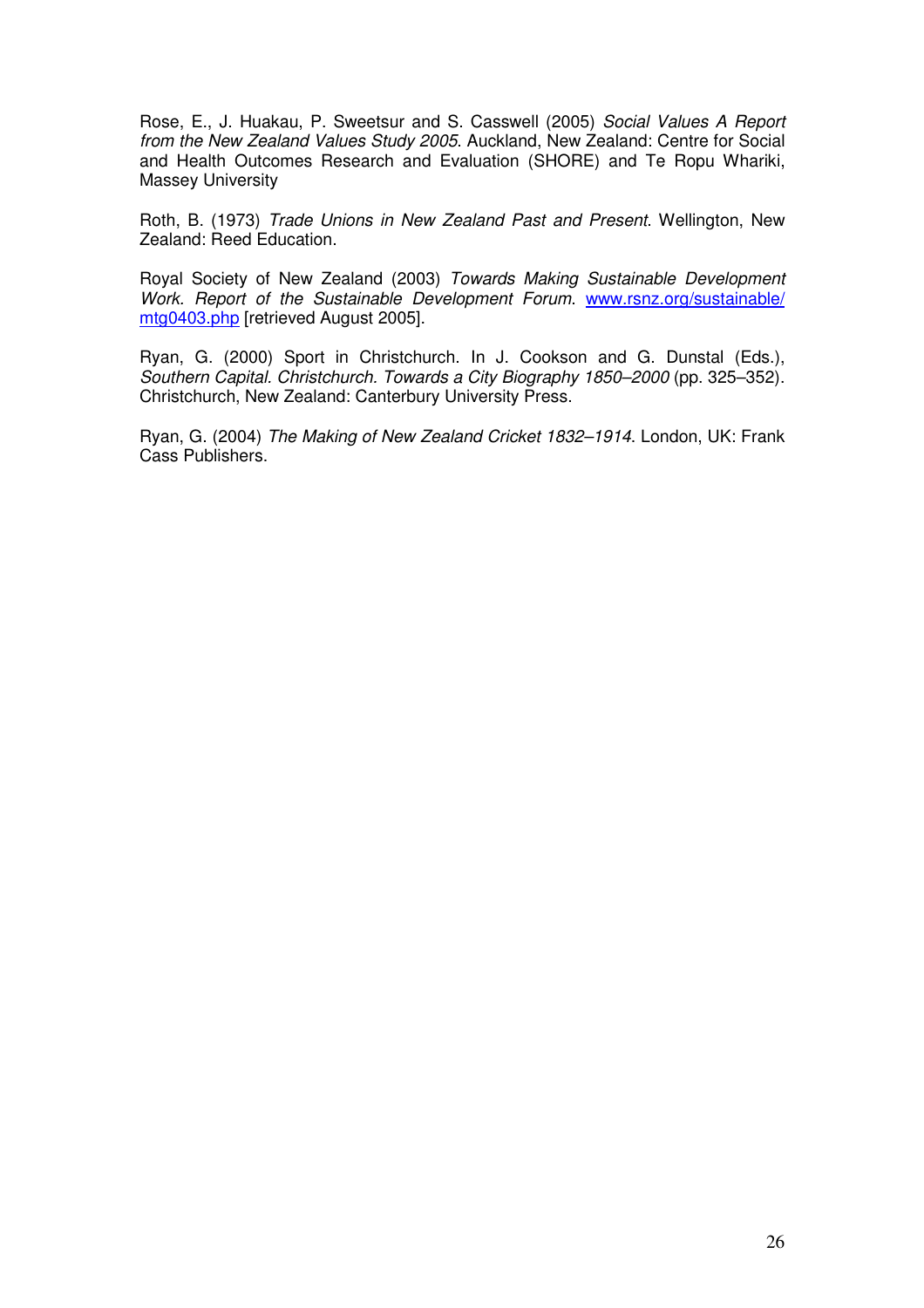## **S**

Salmond, G. (1976) Accommodation and Service Needs of the Elderly. Wellington, New Zealand: Department of Health.

Salmond, G. (2003) Ensuring Sustainable Forest Management – Addressing the Barriers. www.maf.govt.nz/mafnet/unff-planted-forestry-meeting/conference-papers/ addressing-the-barriers.htm [retrieved August 2005].

Salter, D. (2004) Response to the Hunn/Brazier Report on Contracts with Nongovernment Organisations. Wellington, New Zealand: New Zealand Drug Foundation and the Cancer Society of New Zealand.

Sam, M., and S. Jackson (2004) Sport Policy Development in New Zealand: Paradoxes of an Integrative Paradigm. International Review for the Sociology of Sport, 39(2), 205–222.

Sanders, J., M. O'Brien, M. Tennant, S.W. Sokolowski and L.M. Salamon (2008) The New Zealand Non-profit Sector in Comparative Perspective. Wellington, New Zealand: Office for the Community and Voluntary Sector.

Saville-Smith, K., and M. Bray (1994) Voluntary Welfare: A Preliminary Analysis of Government Funding to the Nonprofit Welfare Sector. Wellington, New Zealand: New Zealand Institute for Social Research and Development.

Schick, A. (2001) Reflections on the New Zealand Model. www.treasury.govt.nz/ academiclinkages/schick/schick-rnzm01.pdf [retrieved July 2007].

Shaw, S. (2006) Examining Power Relations Between Sport Organisations in Aotearoa/New Zealand. Paper presented at the OIL II Conference on Critical Management Studies in Aotearoa/New Zealand, Victoria Management School, Wellington, New Zealand.

Shaw, S., and J. Allen (2006) 'We Actually Trust the Community': Examining the Dynamics of a Nonprofit Funding Relationship in New Zealand. Voluntas, 17(3), 211– 220.

Skilling, P. (2005) Trajectories of Arts and Culture Policy in New Zealand. Australian Journal of Public Administration, 64(4), 20–31.

Smith, R. (1993) New Zealand Federation of Country Women's Institutes 1921. In A. Else (Ed.), Women Together – A History of Women's Organisations in New Zealand. Ngā Rōpū Wāhine o te Motu (pp. 389–392). Wellington: Historical Branch, Department of Internal Affairs and Daphne Brassell Press.

Smith, V. (n.d.) Contracting for Social and Welfare Services. The Changing Relationship Between Government and the Voluntary Sector in New Zealand. Wellington, New Zealand: Victoria University of Wellington paper.

Sport and Recreation New Zealand (2005) SPARC Key Facts 1997–2001. Wellington, New Zealand: Sport and Recreation New Zealand.

Sport and Recreation New Zealand (2006) Statement of Intent 2006–09. Wellington, New Zealand: Sport and Recreation New Zealand.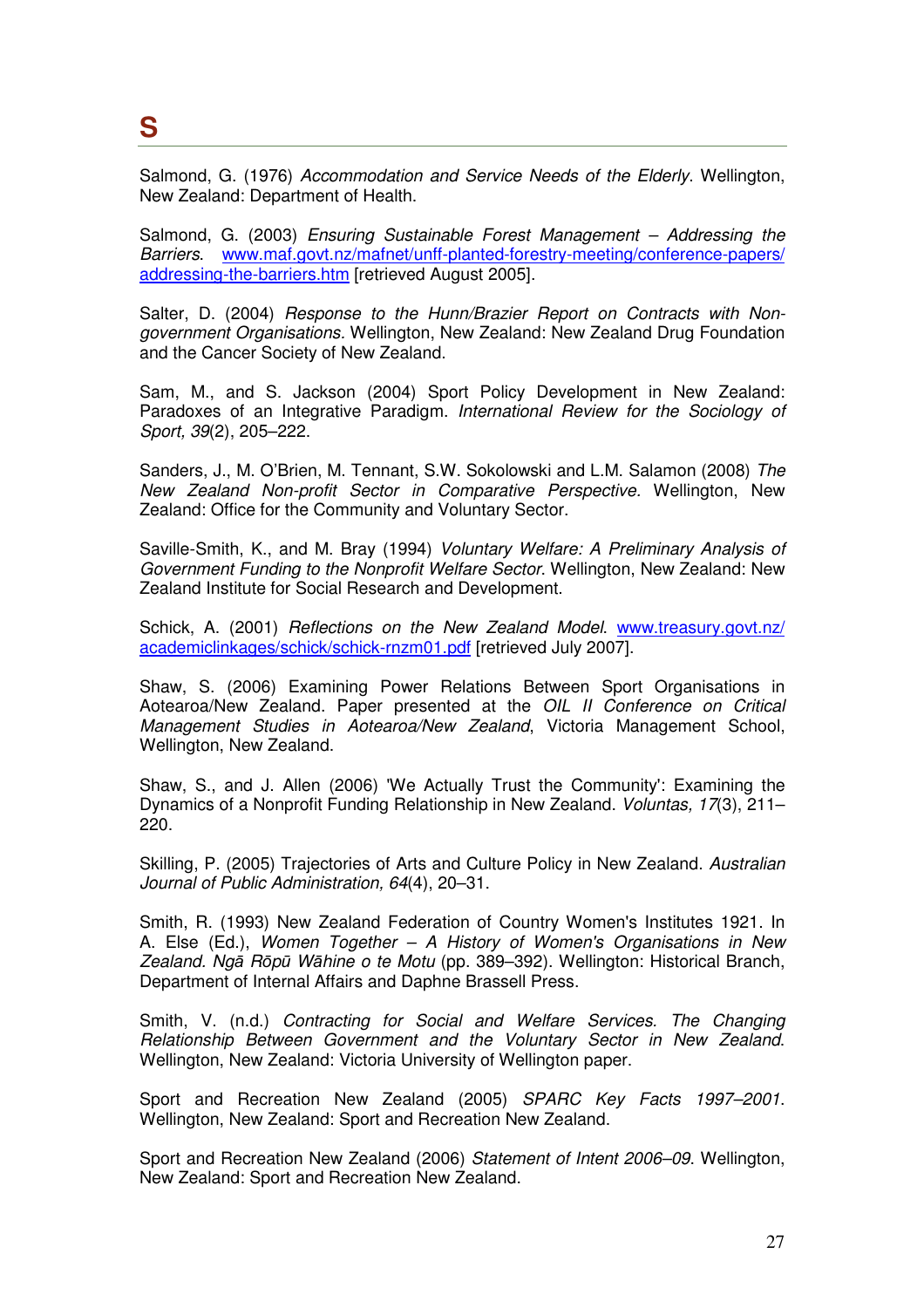Sport and Recreation New Zealand (n.d.) Investing in Sport: Guidelines for National Sports Organisations. Wellington, New Zealand: Sport and Recreation New Zealand.

Sport and Recreation New Zealand (n.d.) Our Vision, Our Direction. Wellington, New Zealand: Sport and Recreation New Zealand.

State Services Commission (2002) The Review of the Centre – One Year On. Getting Better Results – For Citizens, Ministers and Staff. Wellington, New Zealand: State Services Commission.

Statistics New Zealand (2002) Census Snapshot: Māori Statistics New Zealand. www.stats.govt.nz/products-and-services/Articles/census-snpsht-maori-Apr02.htm [retrieved May 2006].

Statistics New Zealand (2005) Non-profit Institutions Satellite Account: Identifying the Sector. Discussion Paper 1. Wellington, New Zealand: Statistics New Zealand.

Statistics New Zealand (2005) Non-profit Institutions Satellite Account: Identifying the Sector. Discussion Paper 2. Wellington, New Zealand: Statistics New Zealand.

Statistics New Zealand (2005) Non-profit Institutions Satellite Account: Identifying the Sector. Final Draft Paper. Wellington, New Zealand: Statistics New Zealand.

Statistics New Zealand (2006) Identifying Nonprofit Institutions in New Zealand. The International Journal of Not-for-Profit Law, 8(3), 59–102.

Statistics New Zealand (2007) Non-profit Institutions Satellite Account 2004. Wellington, New Zealand: Statistics New Zealand.

Statistics New Zealand (2007) Quick Stats about Non-Profit Institutions: 2004. Wellington, New Zealand: Statistics New Zealand.

Statistics New Zealand (2007) Quick Stats about Unpaid Work. Wellington, New Zealand: Statistics New Zealand.

Statistics New Zealand and Ministry of Women's Affairs (1999) Around the Clock: Findings from the New Zealand Time-Use Survey 1998–1999. Wellington, New Zealand: Statistics New Zealand and Ministry of Women's Affairs.

Statistics of New Zealand (1900).

Statutes of New Zealand (1937). Wellington, New Zealand: Government Printer.

Stenhouse, J. (2003) God, the Devil and Gender. In B. Brookes, A. Cooper and R. Law (Eds.), Sites of Gender. Women, Men and Modernity in Southern Dunedin, 1890–1939 (pp. 313–347). Auckland, New Zealand: Auckland University Press.

Suggate, D. (1995) An Overview of the Voluntary Sector. Wellington, New Zealand: Department of Internal Affairs.

Sweetman, R. (2002) Faith and Fraternalism. A History of the Hibernian Society in New Zealand. Dunedin, New Zealand: Hibernian Society.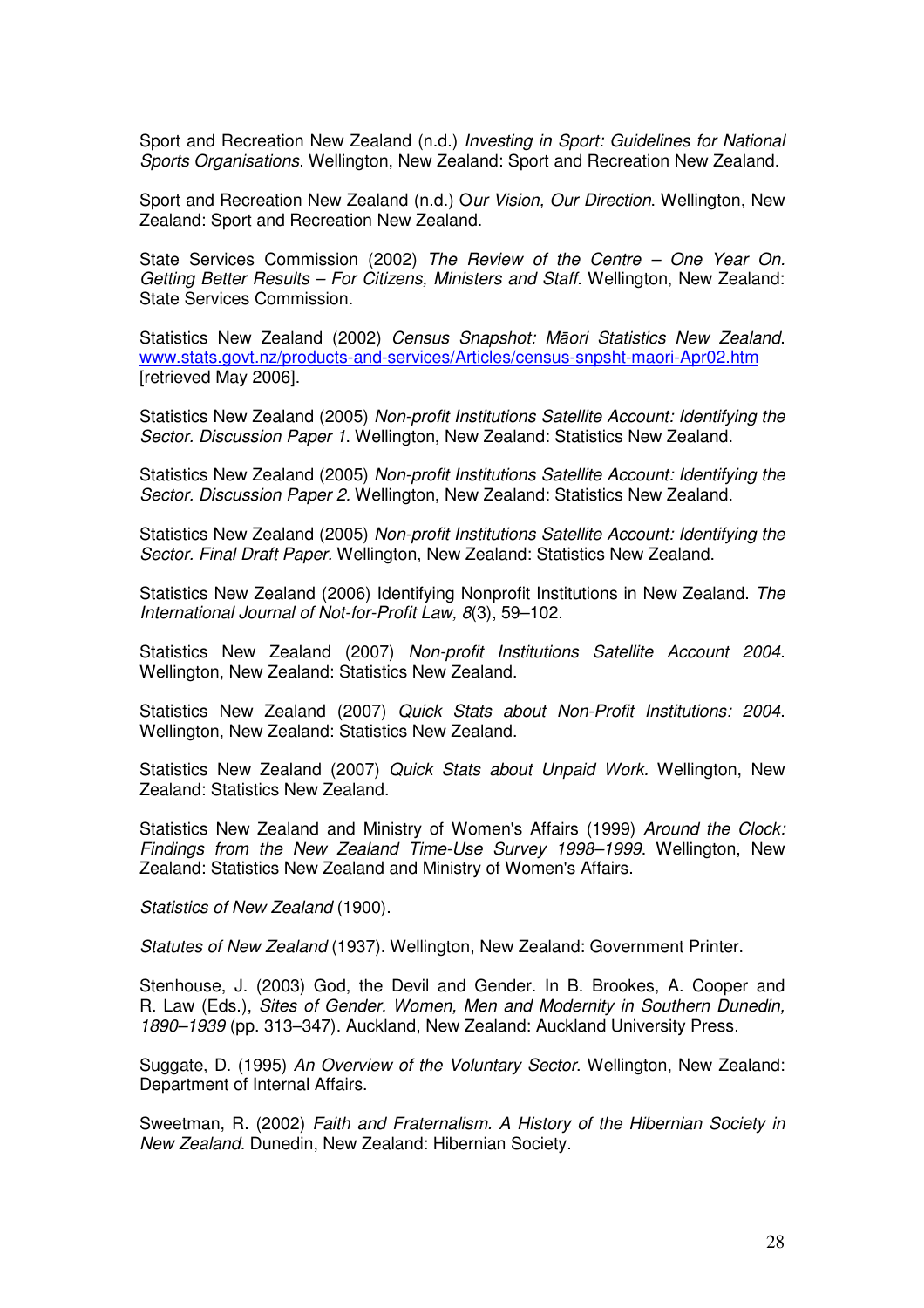#### **T**

Tamasese, K., C. Waldegrave and P. King (2000) A Review of Lottery Responsiveness to Pacific Community Groups: A Pacific Cultural Audit of the New Zealand Lottery Grants Board. Wellington, New Zealand: The Family Centre Social Policy Research Unit.

Te Korowai Aroha Aotearoa Inc., S. Bradford and G. Nowland-Foreman (Eds.), Mahi Tahi Working Together: Civil Society in Aotearoa/New Zealand. Wellington, New Zealand: Ministry of Social Policy.

Te Puni Kōkiri (2006) Statement of Intent 2006/2007. Wellington, New Zealand: Te Puni Kōkiri.

Tennant, M. (1989) Paupers and Providers: Charitable Aid in New Zealand. Wellington, New Zealand: Allen & Unwin and Bridget Williams Books.

Tennant, M. (1993) Welfare Organisations. In A. Else (Ed.), Women Together – A History of Women's Organisations in New Zealand. Ngā Rōpū Wāhine o te Motu (pp. 109–119). Wellington, New Zealand: Historical Branch, Department of Internal Affairs and Daphne Brassell Press.

Tennant, M. (1998) Sisterly Ministrations: The Social Work of Protestant Deaconesses in New Zealand 1880–1940. New Zealand Journal of History, 5(April), 3–32.

Tennant, M. (2002) Through the Prison Gate: 125 Years of Prisoners' Aid and Rehabilitation. Wellington, New Zealand: New Zealand Prisoners' Aid and Rehabilitation Society.

Tennant, M. (2004) Mixed Economy or Moving Frontier? Welfare, the Voluntary Sector and Government. In B. Dalley and M. Tennant (Eds.), Past Judgement. Social Policy in New Zealand History (pp. 39–55). Dunedin, New Zealand: Otago University Press.

Tennant, M. (2005) Welfare Interactions: Maori, Government and the Voluntary Sector in New Zealand. History Australia, 2(3)(80), 1–80.15.

Tennant, M. (2007) The Fabric of Welfare. Government, Welfare and the Voluntary Sector in New Zealand. Wellington, New Zealand: Bridget Williams Books.

Tennant, M., M. O'Brien and J. Sanders (2008) The History of the Non-profit Sector in New Zealand. Wellington, New Zealand: Office for the Community and Voluntary Sector.

Tennant, M., J. Sanders, M. O'Brien and C. Castle (2006) Defining the Nonprofit Sector: New Zealand. Working Papers of the Johns Hopkins Comparative Nonprofit Sector Project, No. 45. Baltimore, USA: The Johns Hopkins Center for Civil Society Studies.

Thames Coromandel District Council (2006) Public Consultation on Leases of Council Owned Land. Thames, New Zealand: Thames Coromandel District Council.

The Health Promotion Forum of New Zealand Runanga Whakapiki ake i te Hauora o Aotearoa (2004) Position Paper on Advocacy in Public Health. Auckland, New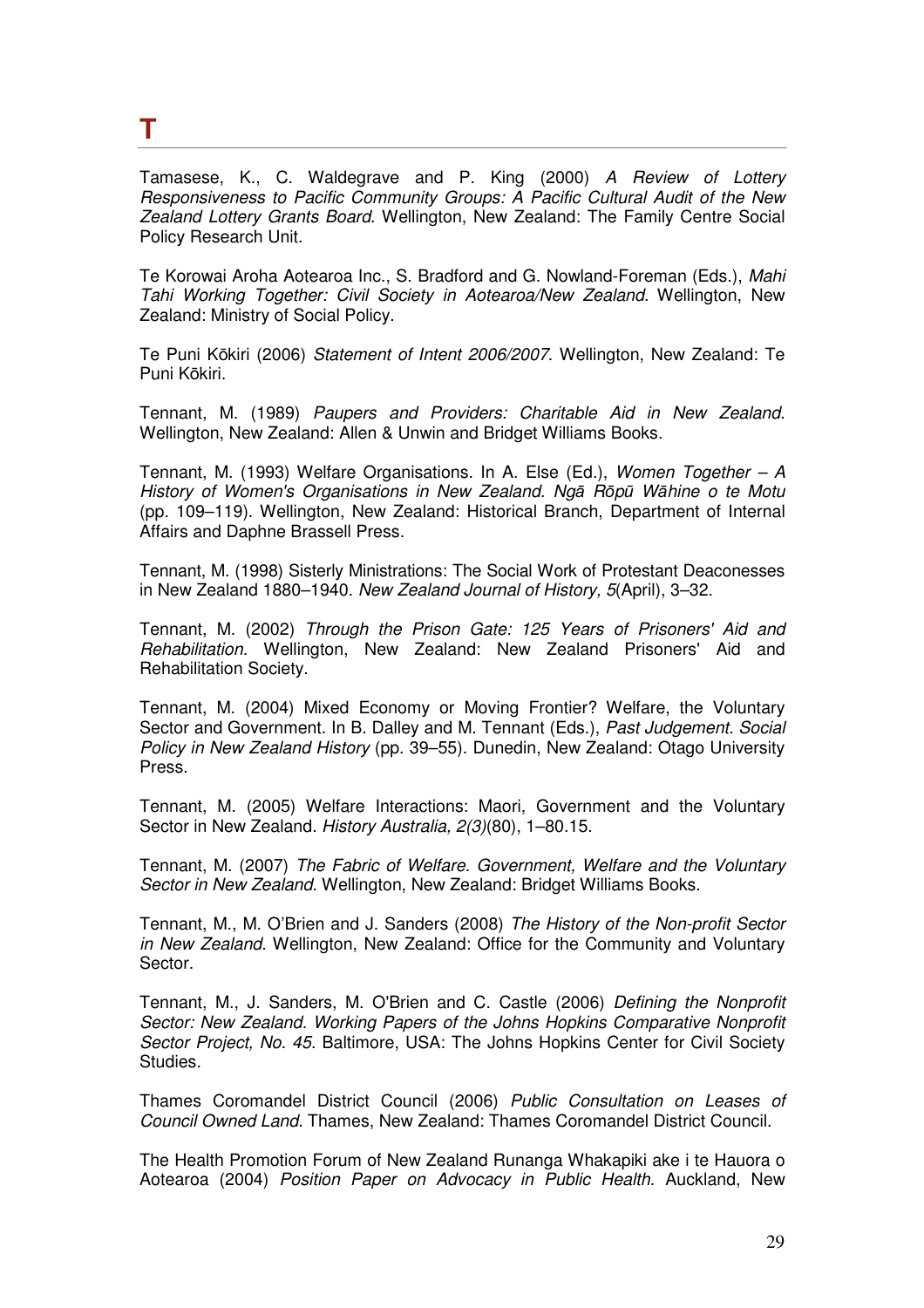Zealand: The Health Promotion Forum of New Zealand Runanga Whakapiki ake i te Hauora o Aotearoa.

The Promoting Generosity Project (2008) How do New Zealanders give? Towards an understanding of generosity in Aotearoa New Zealand. Wellington, New Zealand: Office for the Community and Voluntary Sector.

The Public Health Association (2003) Response to the Hunn/Brazier Report on Contracts with Non-Government Organisations. Wellington, New Zealand: The Public Health Association.

The Treasury (2003) Guidelines for Contracting with Non-Government Organisations for Services Sought by the Crown. Wellington, New Zealand: The Treasury.

Thomson, D. (1998) A World Without Welfare. New Zealand's Colonial Experiment. Auckland, New Zealand: Auckland University Press and Bridget Williams Books.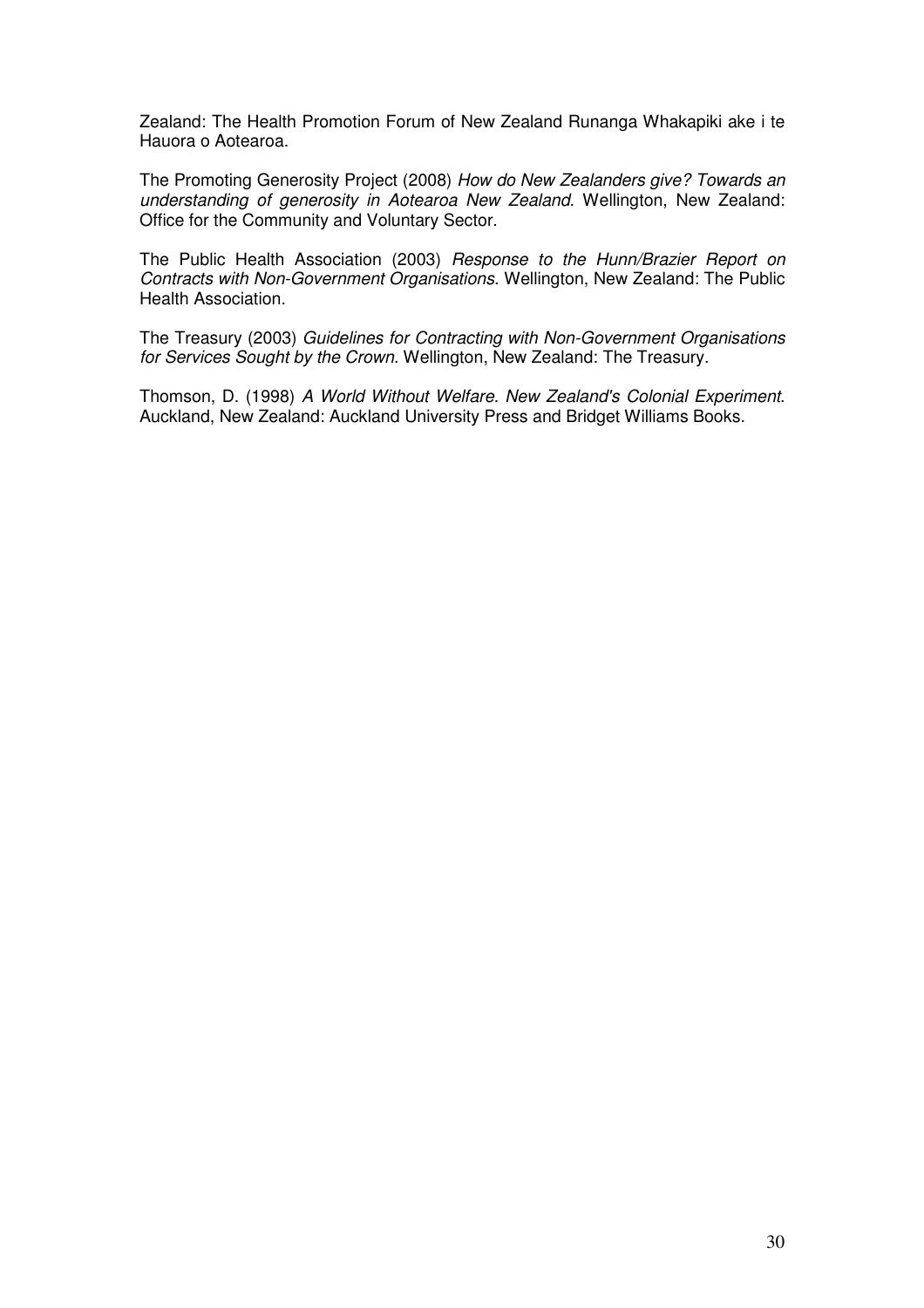#### **U**

United Future NZ Party (2005) United Future Policy on the Voluntary Sector. Press Release. http://www.scoop.co.nz/stories/PA0506/S00290.htm [retrieved June 2005].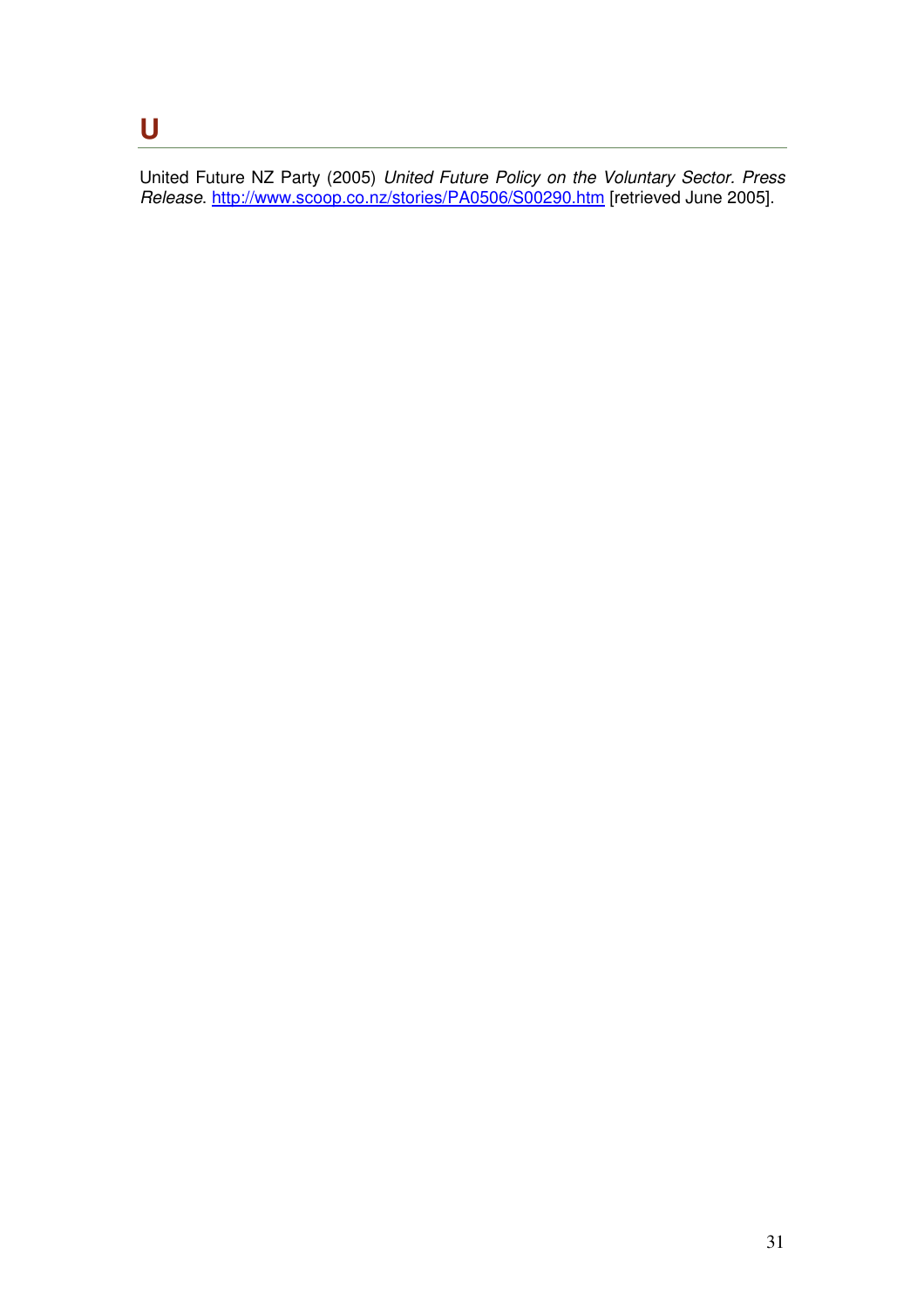#### **V**

van der Krogt, C. (1994) More a Part than Apart: The Catholic Community in New Zealand Society, 1918–1940. Unpublished PhD thesis, Massey University.

van der Krogt, C. (2000) Catholic Religious Identity and Social Integration in Interwar New Zealand. The Catholic Historical Review, LXXXVI(1), 47–65.

Vanderpyl, J. (2005) Aspiring for Unity and Equality: Dynamics of Conflict and Change in the 'by Women for Women' Feminist Service Groups, Aotearoa/New Zealand (1970–1999). Unpublished PhD thesis, University of Auckland, Auckland.

von Dadelszen, M. (2000) The Law of Societies in New Zealand. Wellington, New Zealand: Butterworths.

von Tunzelmann, A. (2000) Funding Community Organizations in New Zealand: A View from Local Government. Public Sector, 23, 6–9.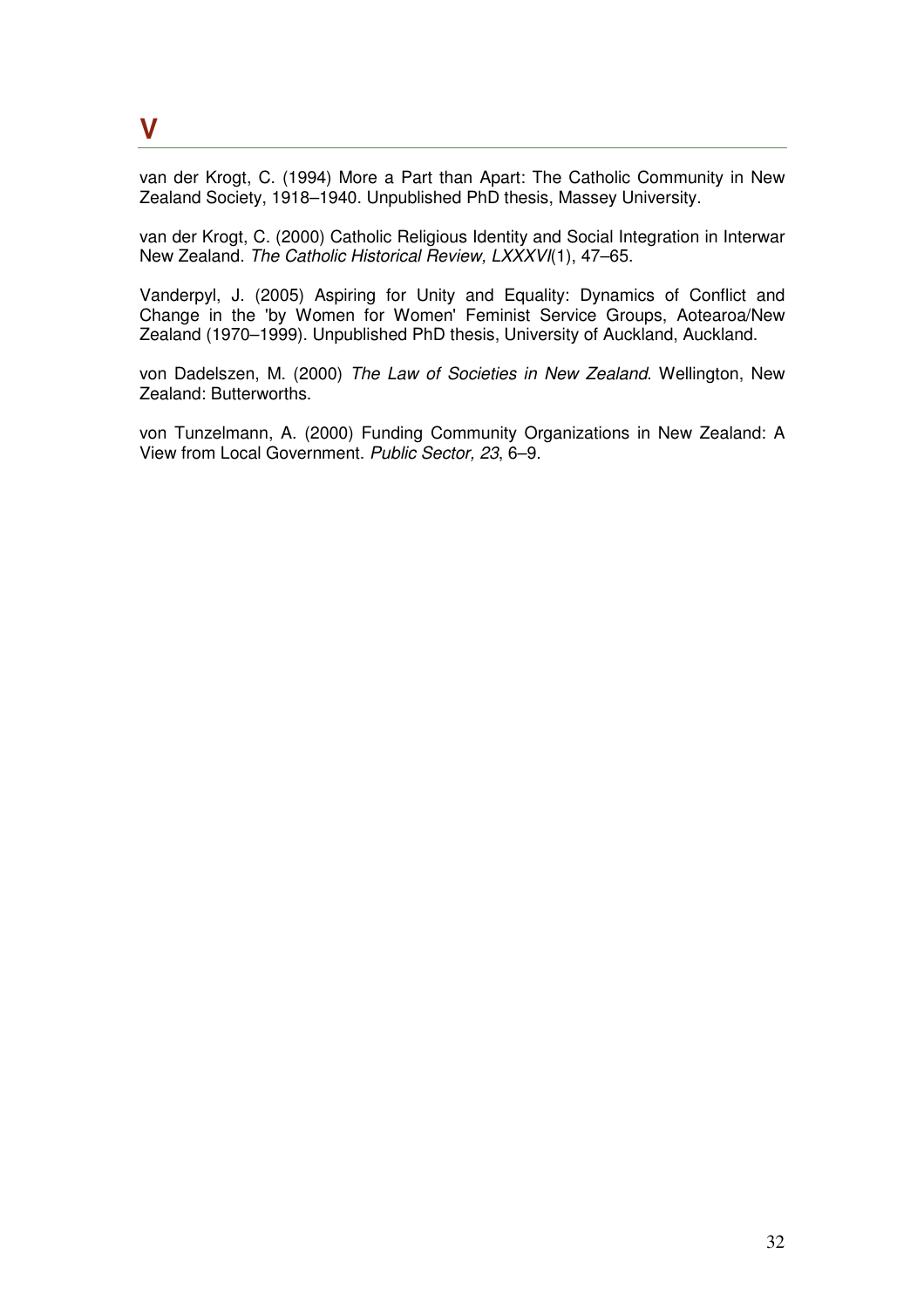#### **W**

Walker, A. (2004) Overcoming the Neo-Liberal Legacy: The Importance of Trust for Improved Interagency Collaborative Working in New Zealand. Research paper 11. Auckland, New Zealand: Local Partnerships and Governance Research Group, Strengthening Communities Partnership Programme, University of Auckland:.

Walker, A. (2004) Understanding Social Capital within Community/Government Policy Networks. Social Policy Journal of New Zealand, 22, 1–18.

Walker, P. (2001) Strengthening Families: A Case Study of a Third Sector-State Partnership. The Third Sector Review, 7, 35–46.

Walker, R. (1992) Maori People Since 1950. In G. Rice (Ed.), The Oxford History of New Zealand (2nd ed., pp. 498–519). Auckland, New Zealand: Oxford University Press.

Wallace, D. (2007) For the Governors of Tomorrow: A "Democracy" Audit of the Policy Process. Social Policy Journal of New Zealand, 30, 94–109.

Watson, J. (1996) Links. A History of Transport and New Zealand Society. Wellington, New Zealand: Ministry of Transport and GP Publications.

Watson, J. (1998) From the Frontier to Cyberspace: A History of Leisure, Recreation and Tourism in New Zealand. In H. Perkins and G. Cushman (Eds.), Time Out? Leisure, Recreation and Tourism in New Zealand and Australia (pp. 6–33). Auckland, New Zealand: Addison Wesley Longman.

Watson, R. (1942) Centennial History of the New Zealand Pacific Lodge No.2 1842– 1942. Wellington, New Zealand: Centennial Committee of Lodge.

Wickliffe, C. (2001) The Role of Women of the Pacific Region in the Civil Society Movement: One Perspective from the Pacific. Paper presented at the 7th LAWASIA Biennial Conference/Triennial New Zealand Law Conference and the New Zealand Family Law Section Conference, Christchurch Convention Centre, Christchurch.

Wild, L. (1966) Agricultural Societies. In A. McLintock (Ed.), An Encyclopaedia of New Zealand (Vol. I, pp. 16–17). Wellington, New Zealand: Government Printer.

Williams, J., V. Browning and C. Macdonald (1993) New Zealand Marching Association. In A. Else (Ed.), Women Together  $-$  A History of Women's Organisations in New Zealand. Ngā Rōpū Wāhine o te Motu (pp. 437–439). Wellington, New Zealand: Historical Branch, Department of Internal Affairs and Daphne Brassell Press.

Williamson, A. (2002) Invigorating an Online Civil Society. www.wairua.co.nz/publish/ onlinesociety.html [retrieved August 2006].

Wilson, C. (2001) The Changing Face of Social Service Volunteering: A Literature Review. Wellington, New Zealand: Ministry of Social Development.

Wilson, C., A. Hendricks and R. Smithies (2001) 'Lady Bountiful' and 'Virtual Volunteers': The Changing Face of Social Service Volunteering. Social Policy Journal of New Zealand, 17, 124–146.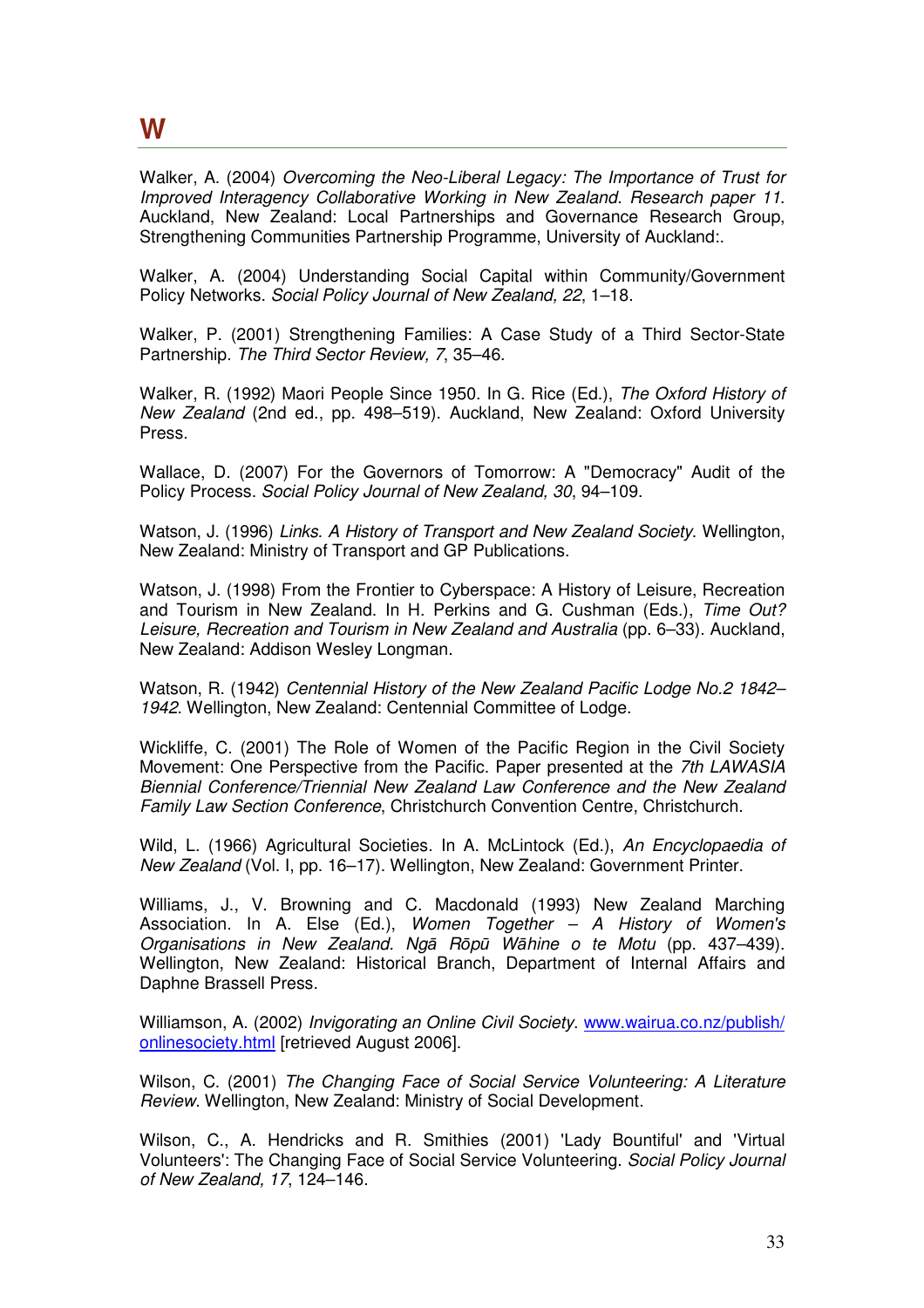Working Party on Registration Reporting and Monitoring of Charities (2002) The First Report of the Working Party on Registration, Reporting and Monitoring of Charities. Wellington, New Zealand: The Treasury.

Working Party on Registration Reporting and Monitoring of Charities (2002) The Second Report of the Working Party on Registration, Reporting and Monitoring of Charities. Wellington, New Zealand: The Treasury.